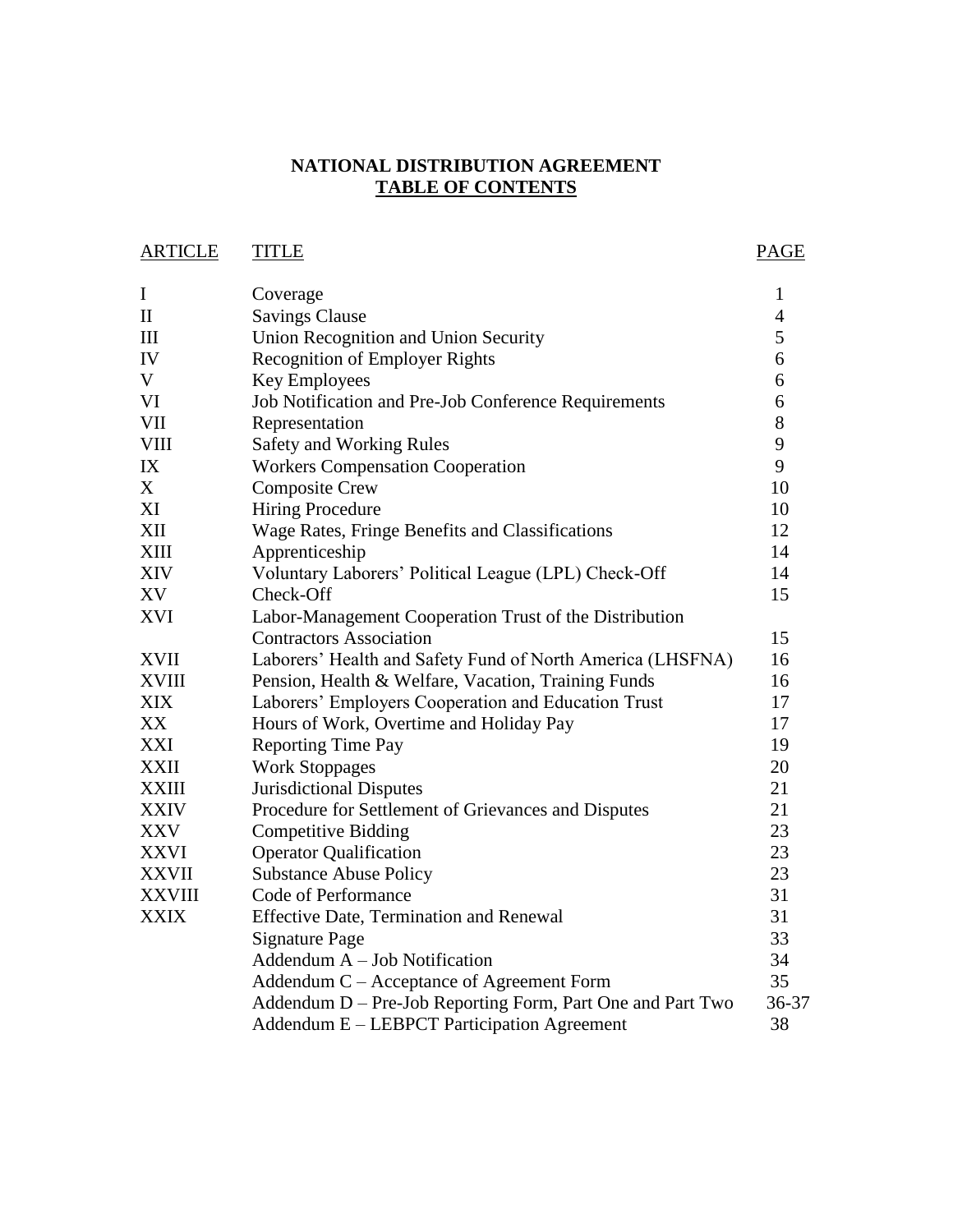## **NATIONAL DISTRIBUTION AGREEMENT** between **DISTRIBUTION CONTRACTORS ASSOCIATION (DCA), SIGNATORY CONTRACTORS** and the **LABORERS' INTERNATIONAL UNION OF NORTH AMERICA**

AGREEMENT made by and between the DISTRIBUTION CONTRACTORS ASSOCIATION (DCA), its contractor members and such other distribution contractors who execute an acceptance of the terms and provisions of this Agreement, hereinafter referred to as the "Employer", and the LABORERS' INTERNATIONAL UNION OF NORTH AMERICA (LIUNA), hereinafter referred to as the "Union."

### **W I T N E S S E T H**

WHEREAS, the parties hereto desire to stabilize employment in the Distribution Pipeline and Utility Construction Industry by agreeing upon wage rates, hours, and conditions of employment;

NOW, THEREFORE, the undersigned Employer and the Union, in consideration of the mutual promises and covenants herein contained, agree as follows:

# **ARTICLE I COVERAGE**

A. This Agreement shall apply to and cover all distribution pipeline and utility construction work, including other underground distribution facilities for public or private utilities (except sewer and water lines), coming within the jurisdiction of the Union, contracted for or performed by Employers within the United States, as such work is more fully described below. Before any such work is done in the states of Alaska and Hawaii, Employer and Union representatives shall meet to agree upon wage rates and any special conditions which may be necessary in those states. Note: The States of California, Michigan and New Jersey are **exempt** from this Agreement.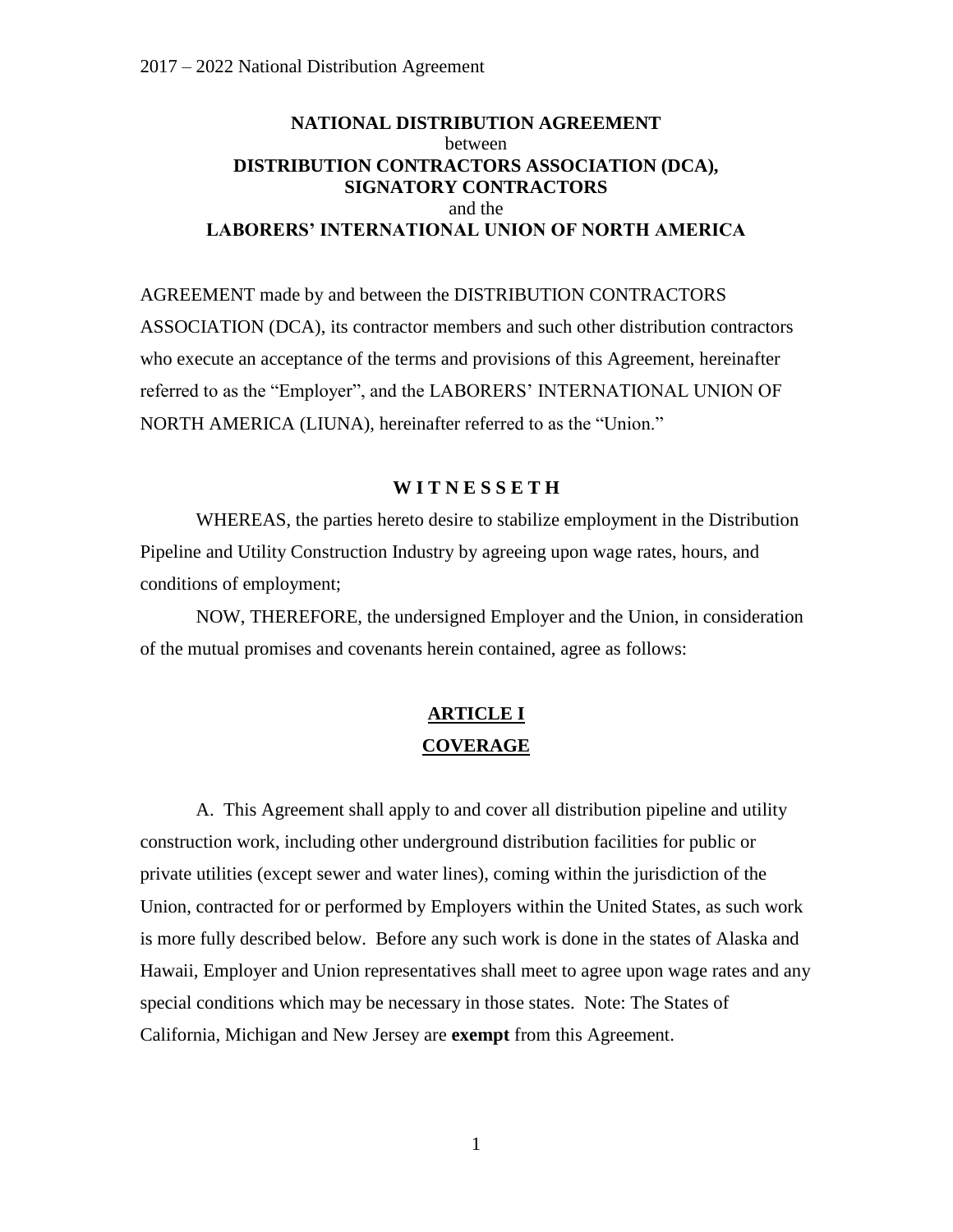#### 2017 – 2022 National Distribution Agreement

B. Distribution pipeline and utility work coming under this Agreement is defined as follows: This Agreement shall apply to and cover the repair, maintenance, construction, installation, treating and reconditioning of distribution pipelines transporting coal, gas, oil, or other similar materials, vapors or liquids (except sewer and water lines), as well as conduit, communication/data lines and power lines within cities, towns or subdivisions, suburban areas, or within private property boundaries, more commonly referred to as "distribution or utility work", so long as it is not in conflict with the definitions and coverage of the Mainline Pipe Line Agreement as of August l, 1968; generally speaking from the first metering station, connection, similar or related facility, at which point mainline pipeline construction ceases.

The phrase "first metering station or connection" means that point which divides mainline transmission lines or higher pressure lateral and branch lines from lower pressure distribution systems. If a metering station or connection is located on a mainline transmission line, the work covered by this Agreement excludes the construction of all pipelines up to the point at which lower pressure distribution systems take off from higher pressure lateral and branch lines.

C. The work coming under the jurisdiction of LIUNA and covered by the terms of this Agreement includes, but is not limited to, the utility craftsman/Laborers' work for the clearance of right-of-way preparatory to the installation of the utility line, the demolition and removal of fences, the digging and trimming of trenches and ditches for utility lines; work in connection with the plastic fusion of pipe where laborers' can demonstrate that they have performed this work in the past; work in connection with the bending of pipe, except the mechanical work involved; work in connection with sewer locator; work in connection with clock springs/composite sleeve operations; work in connection with cathodic protection; Laborers' work in connection with the distribution of pipe and skids and placing of said skids and pipe over the trench; the cleaning, sealing, etc. of pipe; all Laborers' work in connection with the lineup crew; the cleaning, wrapping and doping of the pipe before lowering after the welding of joints has been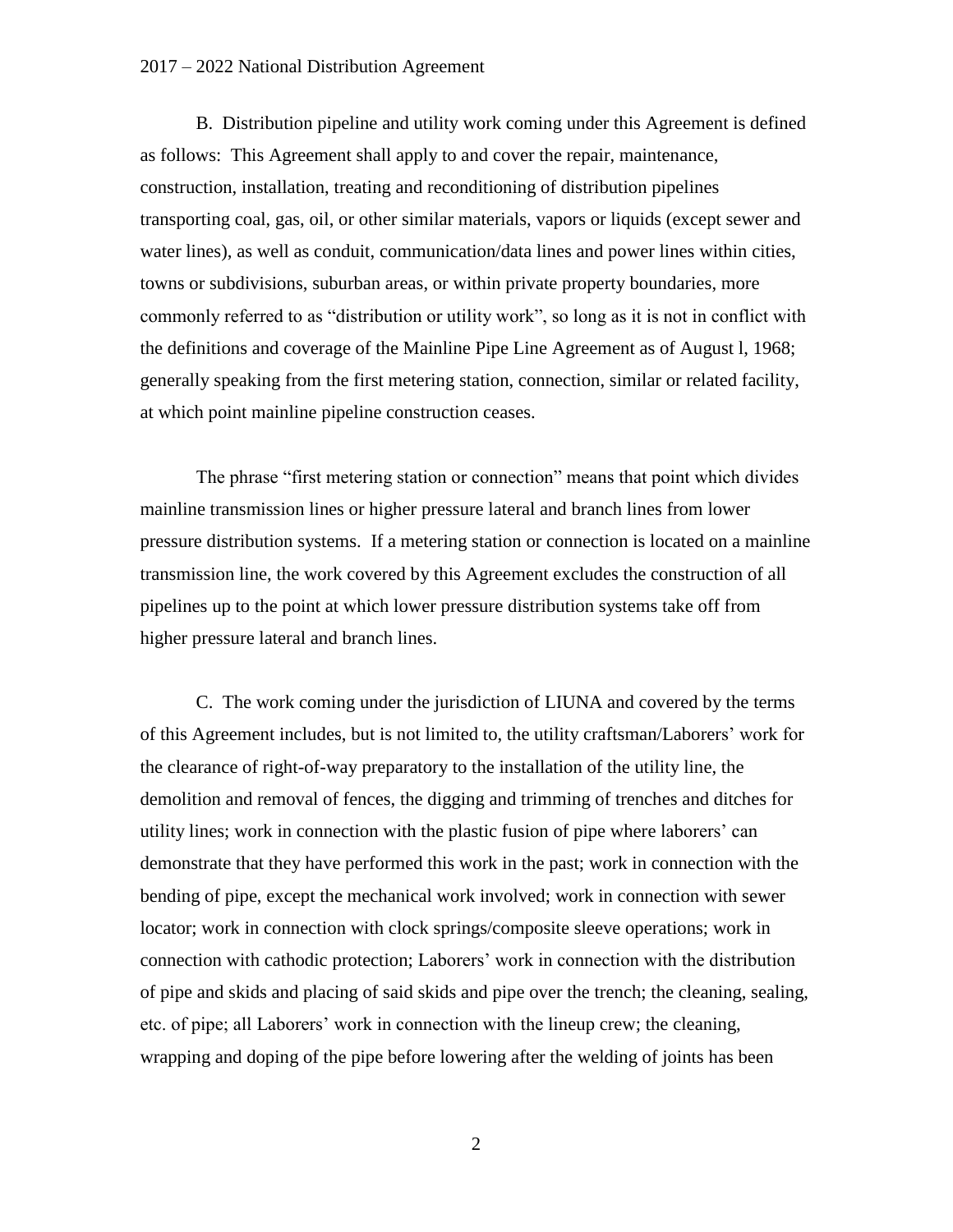### 2017 – 2022 National Distribution Agreement

made; the cleaning, wrapping and doping of the pipe in all yards; the work in connection with the lowering of the pipe and the removal of the skids; in connection with the backfilling of trenches after the pipe has been laid; all work in connection with the cleanup after the pipe has been laid and the trenches backfilled; demolition, take-up and reconditioning of old pipe; Laborers' work on barges and floating equipment; work in connection with sewer locating and associated equipment; flagging; clock springs/composite sleeve work, cathodic protection, and all other general and miscellaneous Laborers' work in connection with the entire operation, falling within the jurisdiction of the Union.

It is further agreed that this Agreement shall apply to geo-thermal heating and cooling systems and cover the installation, dismantling, repairing, reconditioning, adjusting, servicing, handling and laying of pipe, regardless of material, mode or method used in connection with such systems except where a LIUNA Local Union has a collective bargaining agreement covering that work. Composite crews may be used on horizontal and vertical loop piping up to within five feet (5<sup>o</sup>) from the building. Composite crew make up shall be of equal proportions. This is not meant to circumvent historical craft jurisdictions.

### **Definitions:**

A geo-thermal heating and cooling system uses a closed loop solution to exchange heat between the heat pump and the Earth for the purpose of heating or cooling. The geothermal heat pump system will include all heat pump equipment, piping, pumps, loop isolation valves and associated accessories and their installation and commissioning including all horizontal piping above and below-ground or piping set in ponds or other waters not considered to be open to navigation. Horizontal below ground piping shall include all piping in shallow horizontal type geo-thermal systems, which is typically installed no deeper than twenty feet (20') below the surface in a horizontal configuration, and all piping in geo-thermal systems utilizing vertical bores from the point that the vertical pipe leaves the completed and grouted bore hold to final connections to the heat pumps.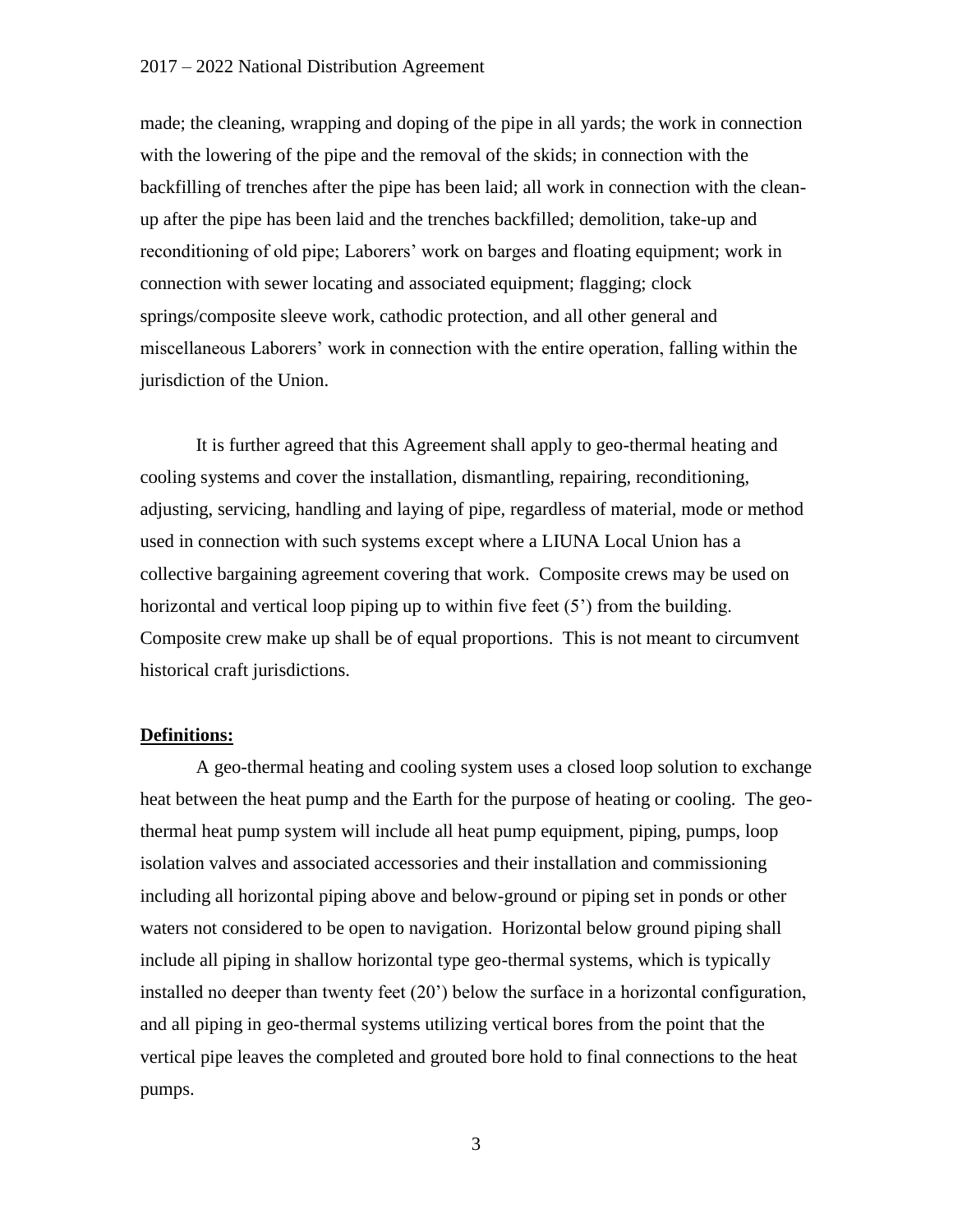D. If and when the Employer performs work covered by this Agreement under its own name, or under a subsidiary, or under the name of another, as a corporation, company, partnership, enterprise, or any combination, including a joint venture, this Agreement shall be applicable to all such work performed under the name of the Employer, or under the name of any other corporation, company, partnership, enterprise or combination or joint venture.

E. All work covered by this Agreement shall be done under and in accordance with the terms and conditions of this Agreement, whether done by the Employer or any subcontractor of said Employer.

F. In no event shall the Employer be required to pay higher wages, or be subject to more unfavorable working rules, than those established by the Union for any other employer engaged in work covered by this Agreement or any other employer not signatory to this Agreement who has negotiated a more favorable separate agreement with the Union, or who is working within the Union's jurisdiction with the knowledge or tacit approval of the Union. Note: This does not apply to non-union employers.

G. The Employer and the Union recognize that special conditions may exist where it is to the mutual interest of both parties to modify the terms of this Agreement. In that event, it will not be considered a violation of this Agreement for the signatory parties to meet and mutually agree to amend this Agreement to address the special conditions on a specific project. Any such amendment shall be in writing and signed by the parties hereto, and sent to the Distribution Contractors Association.

## **ARTICLE II SAVINGS CLAUSE**

A. In the event that any state or federal statute or regulation shall supersede, invalidate or be in conflict with any clause in this Agreement, such statute or regulation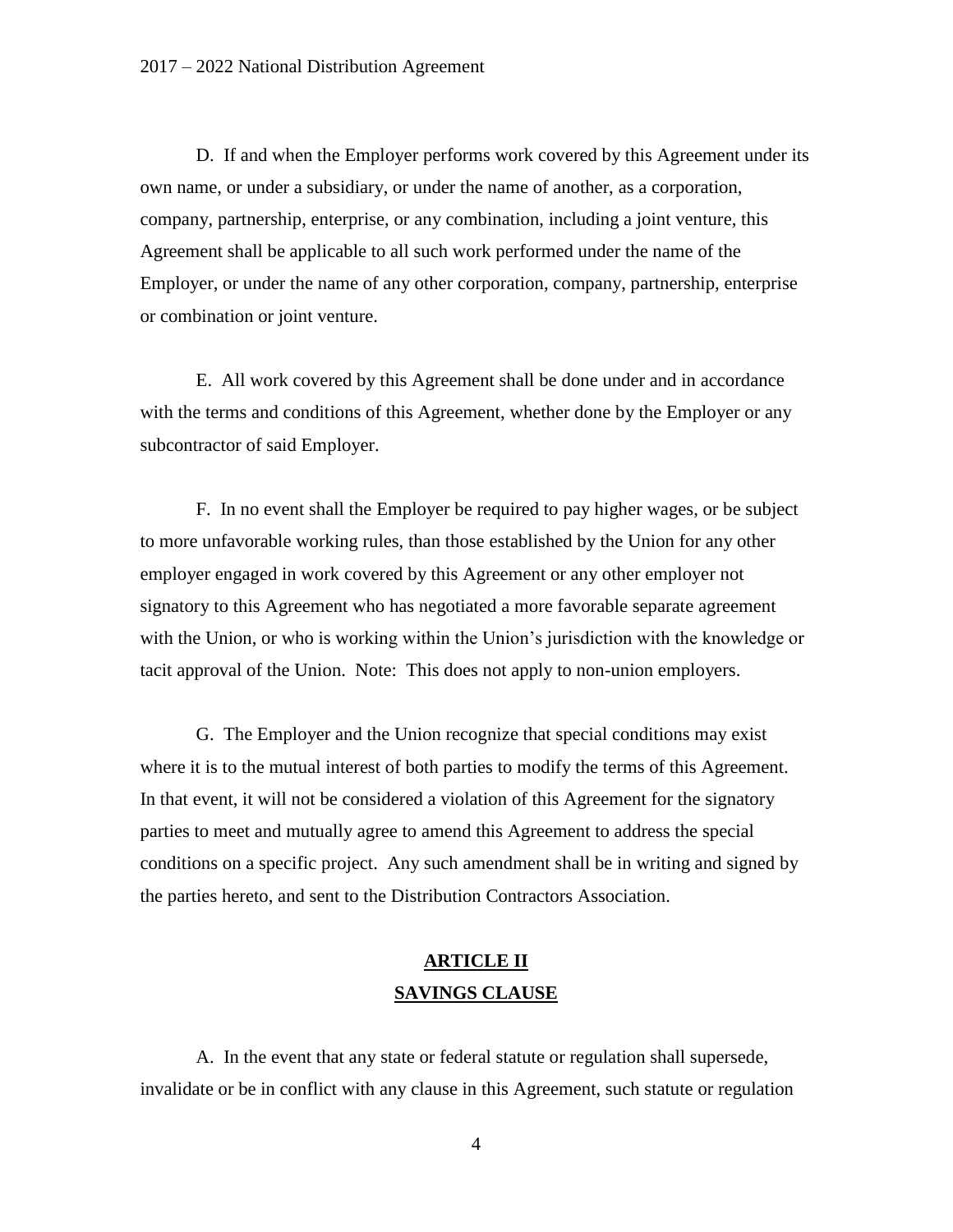shall prevail over any such clause; however, the other provisions of this Agreement shall be valid and remain in full force and effect. In the event of such invalidation, the parties will bargain in good faith regarding a requirement or modification for the invalid provision.

# **ARTICLE III UNION RECOGNITION AND UNION SECURITY**

A. Inasmuch as the Union has submitted proof and the Employer is satisfied that the Union represents a majority of its employees in the bargaining unit described herein, the Employer recognizes the Union as the exclusive collective bargaining agent for all employees within the bargaining unit, on all present and future jobsites within the jurisdiction of the Union, unless and until such time as the Union loses its status as the employees' exclusive representative as a result of an NLRB election requested by the employees. The Employer agrees that it will not request an NLRB election and expressly waives any right it may have to do so.

B. All employees covered by this Agreement, as a condition of continued employment, shall, commencing on the eighth day following the beginning of their employment, or the effective date of this Agreement, whichever is the later, acquire and for the duration of their employment, maintain good standing membership in the Union. This provision shall not apply where and if such a requirement for continued employment is prohibited by state law; provided, however, that where an Agency Shop is lawful in any such state, conformity therewith shall be a condition of employment on the eighth day following the beginning of such employment, or the effective date of this Agreement, whichever is the later period.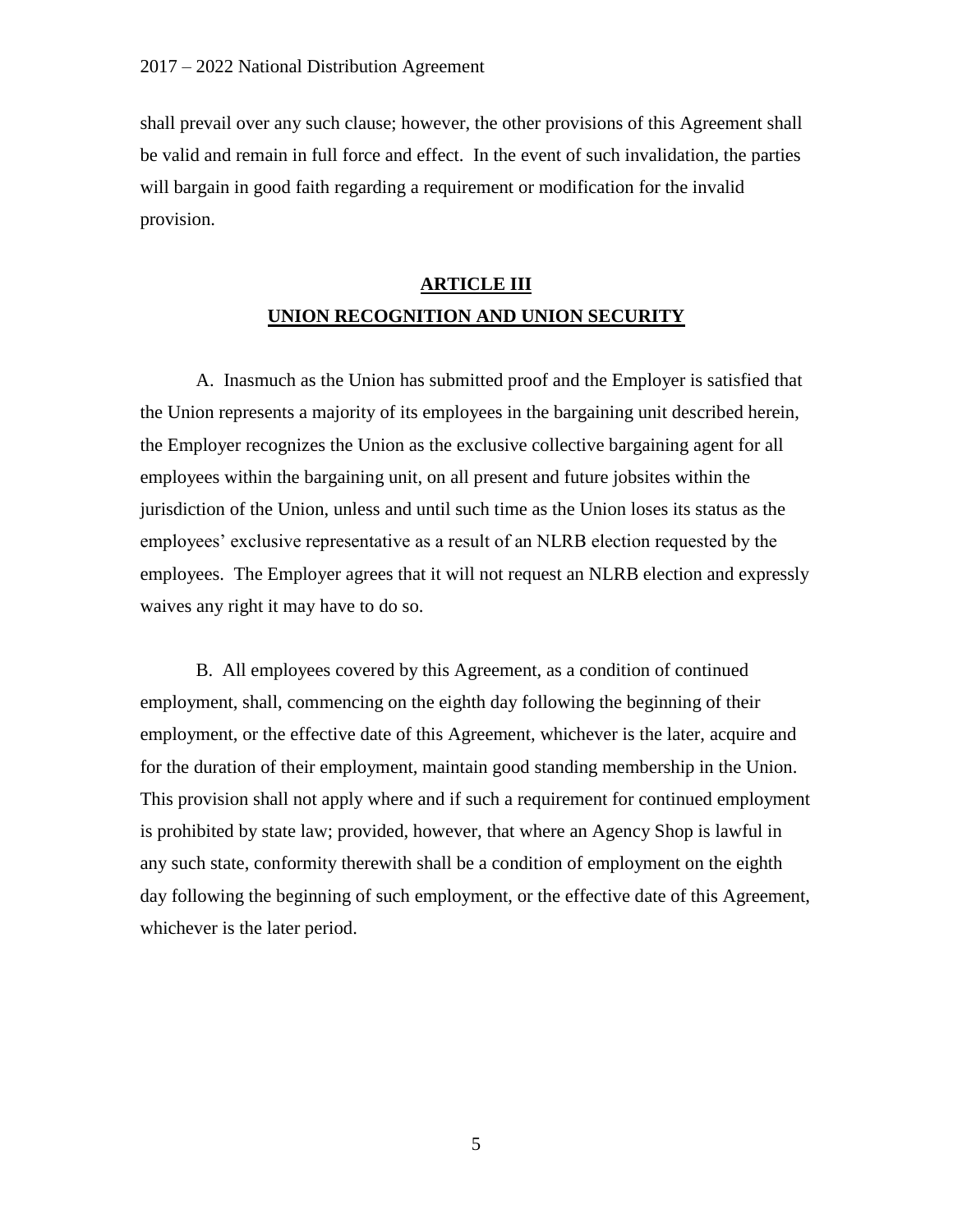## **ARTICLE IV RECOGNITION OF EMPLOYER RIGHTS**

A. The Union recognizes that the Employer shall have sole jurisdiction of the management and operation of its business, the direction of its working force, the right to maintain efficiency on its jobs by the use of any machinery, tools or labor-saving devices, and the right of the Employer to determine the number of employees required for each job and to hire and discharge employees subject to the provisions of this Agreement. It is agreed that the rights enumerated above shall not be deemed to exclude other pre-existing rights of the Employer not enumerated which do not conflict with other provisions of this Agreement.

B. The Employer agrees that in the exercise of its management rights, it will not take adverse disciplinary action in the absence of just cause.

# **ARTICLE V KEY EMPLOYEES**

A. The Employer may employ a number of key employees. Consistent with the provisions of this Article, Article VI and Article XI, the term "key employee" shall be defined as a limited number of regular employees who have the experience and qualifications necessary to do the work, and who are necessary to the Employer's efficiency in carrying out the work covered by this Agreement. The Employer shall furnish the Union with the names and social security numbers of all key employees when employed on the job.

# **ARTICLE VI JOB NOTIFICATION AND PRE-JOB CONFRENCE REQUIREMENTS**

A. Prior to the commencement of any project under this Agreement, including the unloading, racking and stringing of pipe, the Employer agrees to make notification as soon as possible to the Union at International Headquarters, Construction Department,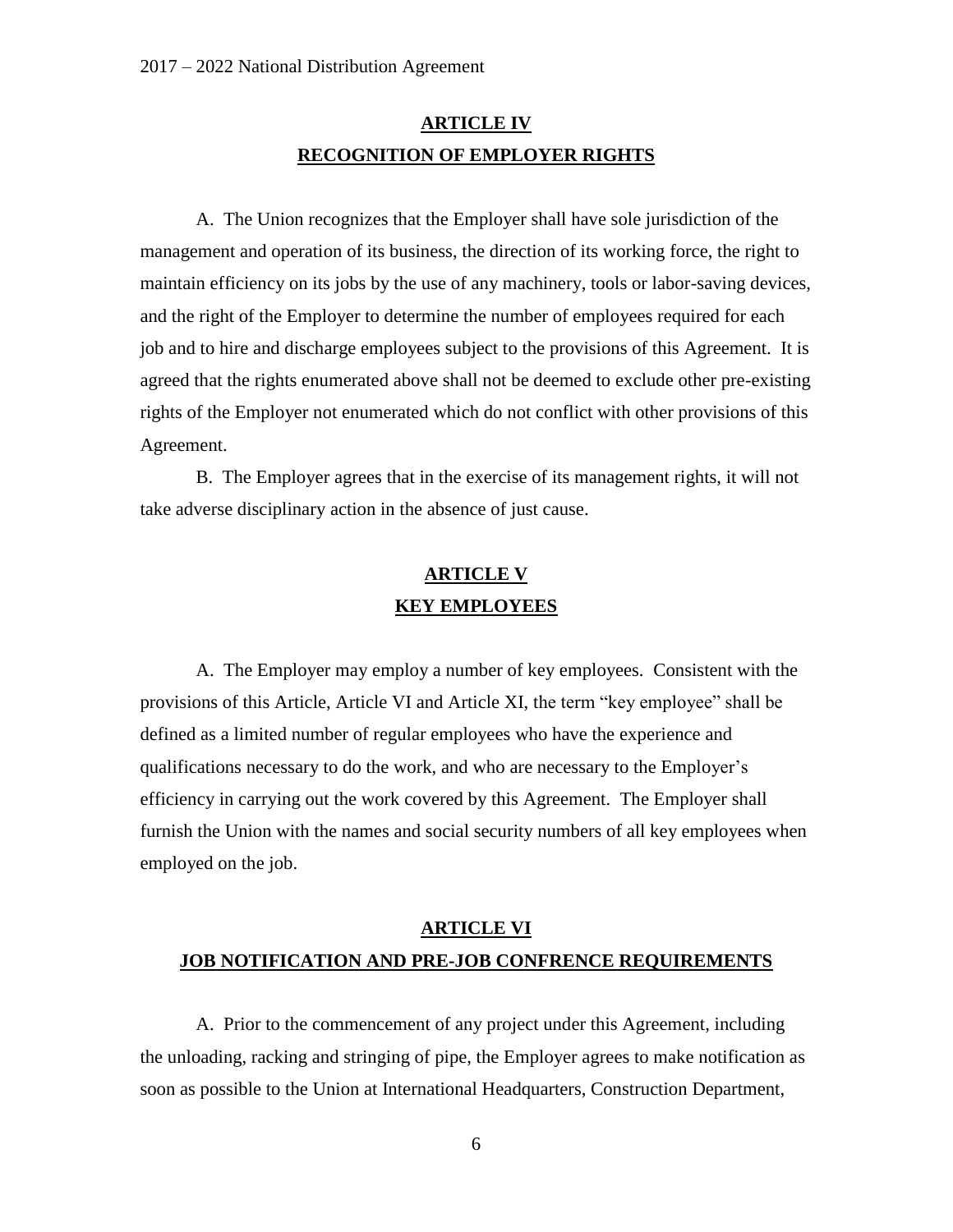905 16th Street, N.W., Washington, DC 20006; Telephone: (202) 737-8320, Fax: (202) 737-2754. This notification will include information describing the location, size and extent of distribution systems and the proposed starting date as specified on the Job Notification Form, Addendum A. It is a violation of this Agreement to start a job without prior notification and a pre-job conference subject to the provisions set forth in Paragraph "C" below.

B. Employer and representatives of the Union, its District Council and/or Local Union (s) having jurisdiction shall hold a pre-job conference so that the start and continuation of work may progress without interruption. It shall be the purpose of the pre-job conference for the Employer and the Union to agree on such matters as the length of the work week, Union dues, the number of key employees to be brought in, the number of workers employed consistent with the provisions of this Article, Article V and Article XI, the method of referral, initiation fees or Agency Shop fees, the applicable wage rates and fringe benefit contributions in accordance with the contract, and any other matters, provided that it is agreed that the interpretation of this Agreement shall be a matter for the principal parties hereto. A copy of the completed Addendum D, Pre-Job Reporting Form, will be forwarded to the Union, the applicable Local Union, and the DCA.

C. However, it is recognized that many distribution pipeline construction jobs are awarded on relatively short notice and are of relatively short duration. Therefore, to make notification and to hold a conference prior to commencing each job and segment or segments of work would be unduly burdensome, and would serve no practical purpose for either the Employer or the Local Union. Normally, therefore, only one notification and one pre-job conference will be required except where additional work is expected from the same owning company or municipality during the course of the working season, in which case the Employer will notify the Construction Department via faxed transmission of a completed Addendum A regarding the location, starting date, size and extent of the additional work. Such pre-job conference between the Employer and the Local Union shall be considered as having satisfactorily established the basic conditions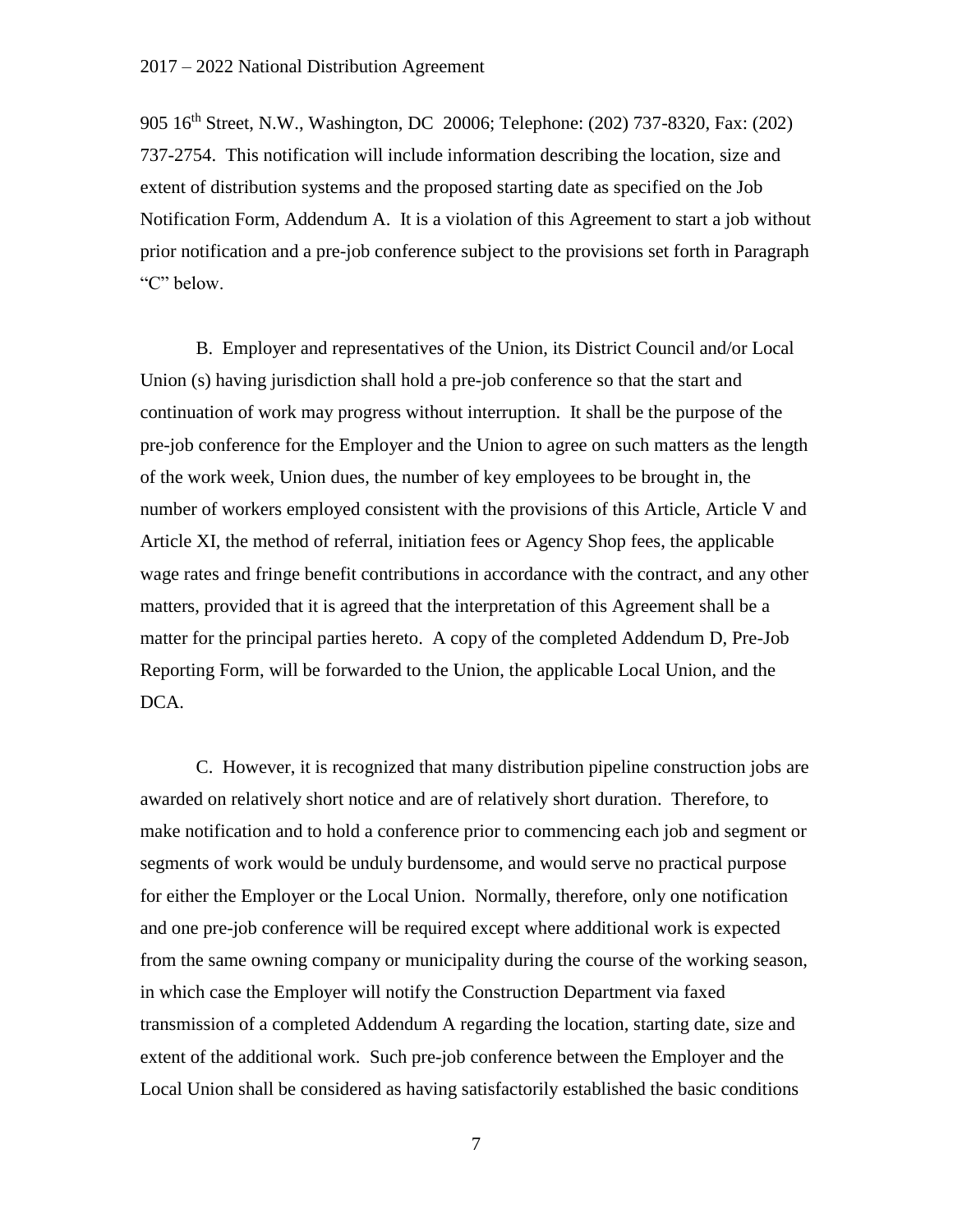under which any subsequent work shall be performed by such Employer in the Local Union's jurisdiction during the balance of the working season. It is a violation of this Agreement to start a job without prior notification and a pre-job conference.

## **ARTICLE VII REPRESENTATION**

A. The Union may select one of its members who shall be recognized as Job Steward. The Steward shall perform his/her duties the same as any other worker and shall not be discharged for Union activities. The Steward shall be allowed a reasonable amount of time during the working hours to perform the work of the Union, but shall not abuse this privilege. A Steward may not be discharged without forty-eight (48) hours previous notice to the Union. A Steward shall not be laid off for any reason other than just cause.

B. The Business Representative of the Union shall have access to any job at any time.

C. The Union agrees to send a copy of this Agreement to each and every one of its Local Unions having jurisdiction over any area in which Employer becomes obligated to perform distribution work, and agrees that the terms of this Agreement shall be recognized by such Local Union and enforced by the Union, so that industrial peace will not be disturbed, and so that the employees may perform Employer's work efficiently and continuously. The Employer agrees as well to furnish its supervisory personnel copies of this Agreement so that they may be familiar with the terms. The administration of this Agreement by the Union is vested in the Local Unions as may be designated by the Union to handle work covered under this Agreement.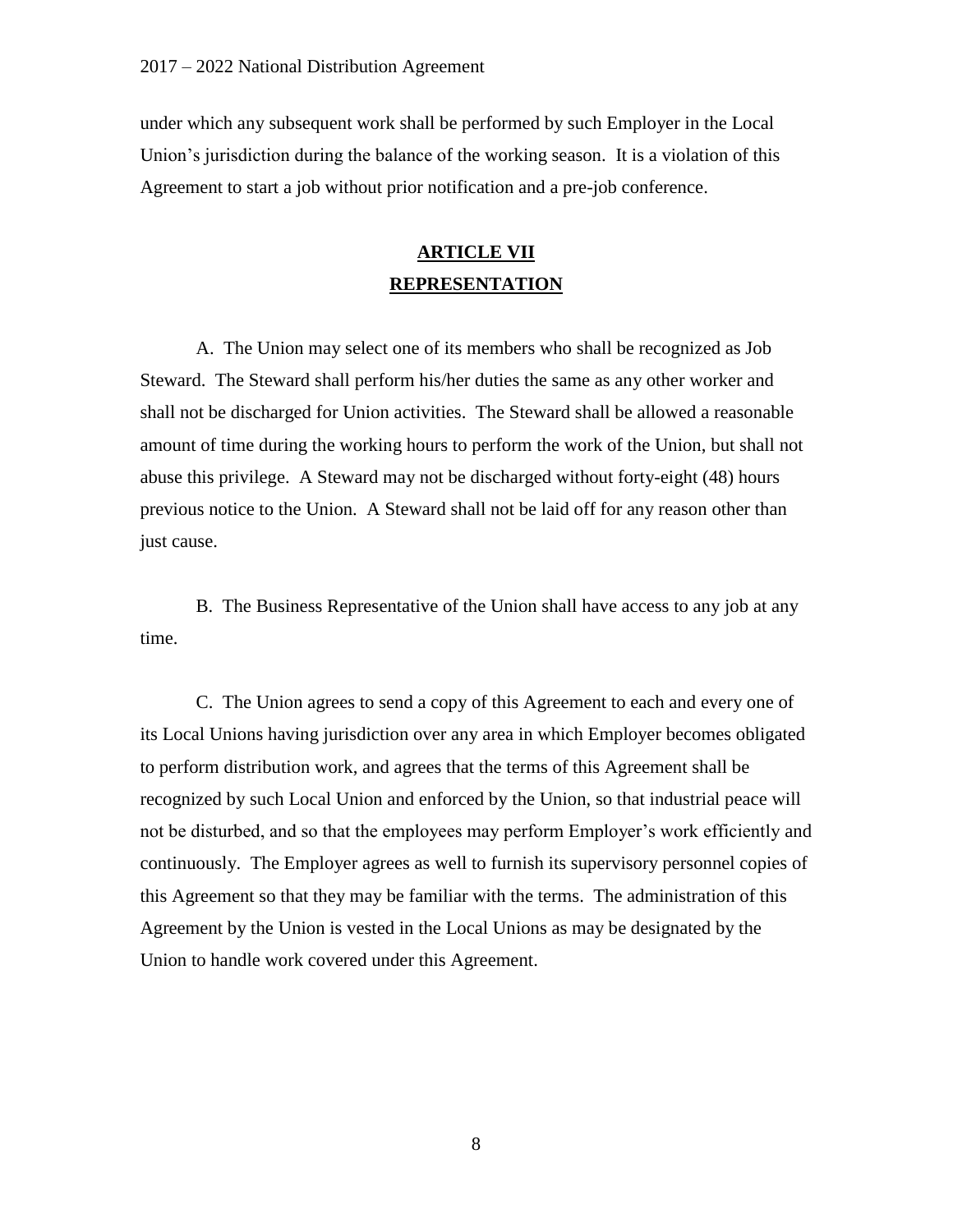# **ARTICLE VIII SAFETY AND WORKING RULES**

A. The Employer shall have the right to make and revise, from time to time, safety and working rules which are not inconsistent with the terms of this Agreement, or with existing laws.

B. The furnishing of tools or equipment shall not be a condition of employment. Where special safety equipment is required by the circumstances under which the employee is working, it shall be the responsibility of the Employer to furnish such equipment at no cost to the employee.

C. There shall be no inequitable minimum or maximum amount of work which an employee may be required to perform during the working day and there shall be no restrictions imposed against the use of any type of machinery, tools, or labor-saving devises. At the discretion of the Employer, employees may be changed from one classification to another within the jurisdiction of the Union.

## **ARTICLE IX WORKERS COMPENSATION COOPERATION**

A. In an effort to enhance the competitive position of the Signatory Employer and to provide greater work opportunities for the members of the Signatory Union, it is hereby agreed that the parties may negotiate and implement alternative dispute resolution (ADR) procedures to resolve workers' compensation claims disputes when and where permissible and/or legal.

B. Such alternative dispute resolution procedures shall be final and binding on parties and shall be made a part of this Agreement to the extent permitted by law.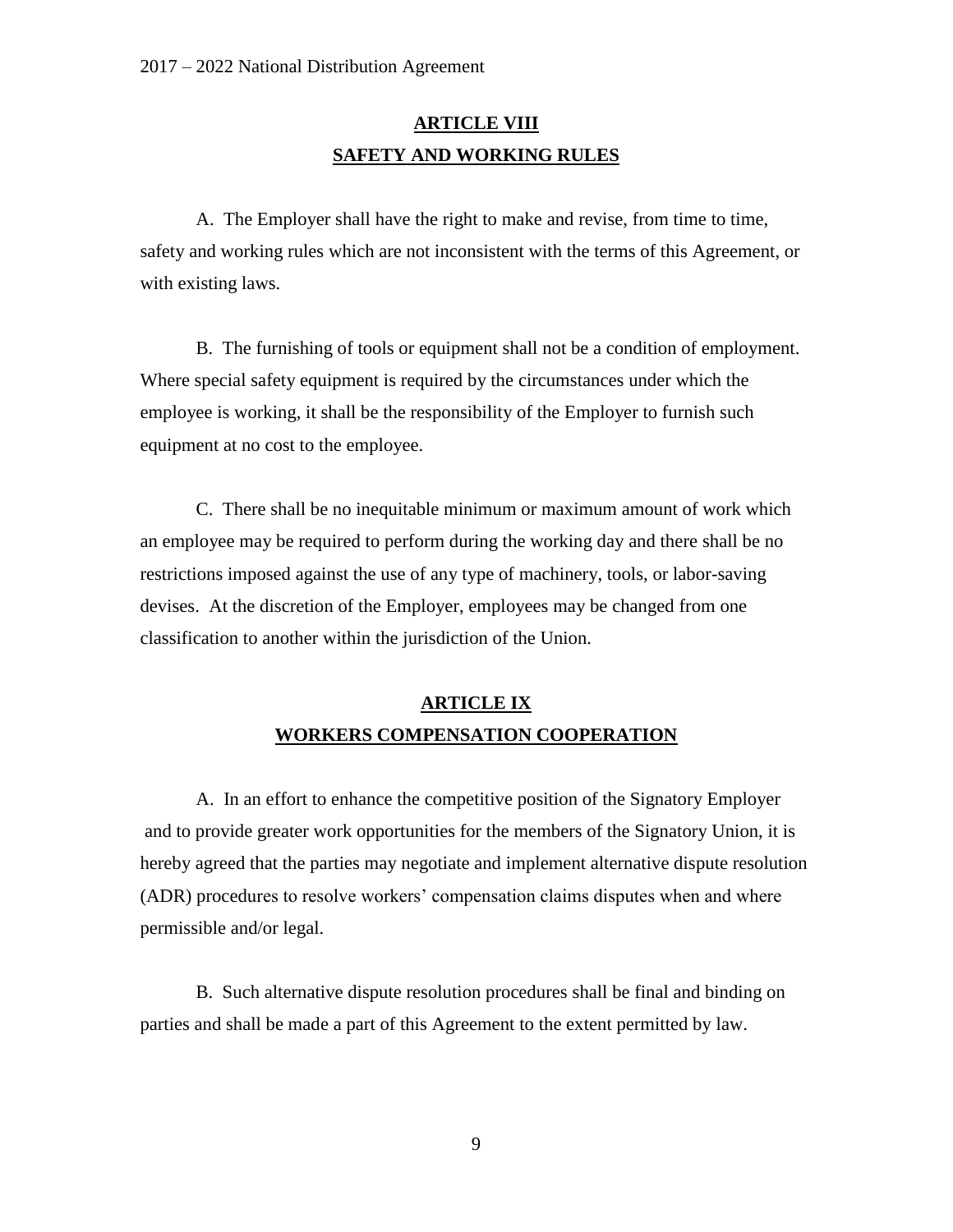## **ARTICLE X COMPOSITE CREW**

A. The Employer may establish for a project or job a crew or crews known as "composite", which shall consist of the required rates in such proportions as are respective to the type of work to be performed. In performing its work, the composite crew shall be allowed relaxation from strict craft jurisdiction provided the employees from each craft are assigned to their craft's jurisdiction as far as practical and possible, but not inconsistent with the provisions of this Agreement.

# **ARTICLE XI HIRING PROCEDURE**

A. It is recognized that because of the specialized nature of distribution pipeline construction work, it is necessary for the Employer to have available experienced and qualified employees, and that both parties shall cooperate to the end that all of the employees hired hereunder shall be capable of performing such distribution pipeline construction work in an experienced and safe manner.

B. After employment of key employees, in accordance with this Article, Article V, and Article VI, the Employer agrees to utilize valid non-discriminatory hiring practices in the local area, not inconsistent with the terms of this Agreement. The Employer further agrees to hire employees covered by this Agreement through the Local Union having territorial jurisdiction, subject to the provisions contained herein. The Union agrees to notify the Employer from time to time regarding the existence of and procedure to be followed in utilizing such hiring procedures.

C. The selection of qualified applicants for referral shall not be based on, or in any way affected by, Union membership.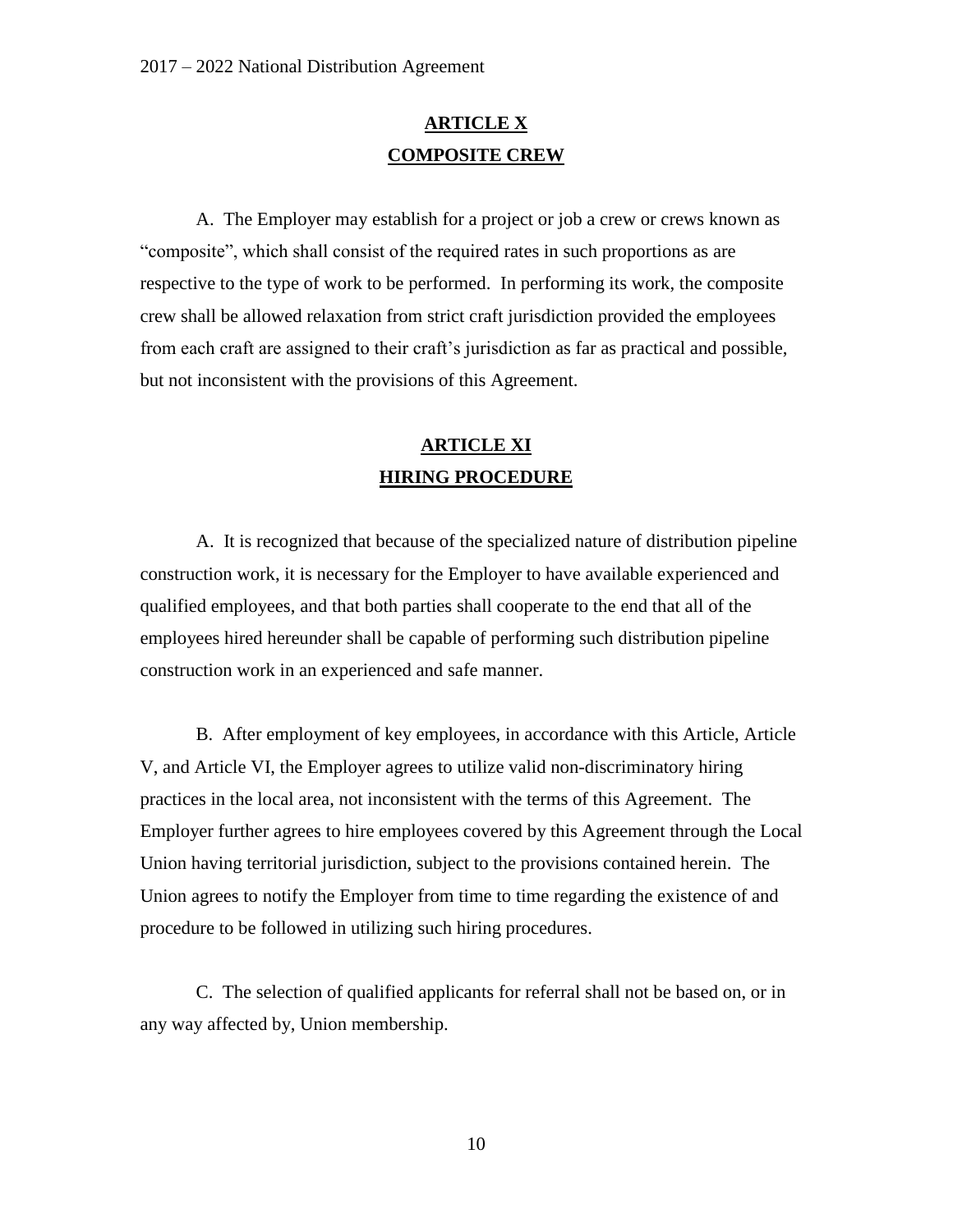#### 2017 – 2022 National Distribution Agreement

D. The Employer and Union agree that neither of them shall take any action or refuse to take any action that shall discriminate against any individual with respect to his/her compensation, terms, conditions or privilege of employment because of such individual's race, color, religion, sex or natural origin.

E. Determination regarding the necessity of, as well as the designation of, foremen is the sole responsibility of the Employer.

F. The Employer shall be the sole judge regarding the competency of any applicant and shall have the right to discharge employees. The Employer shall have the right to reject any applicant for employment. If requested, the Employer will confirm any verbal rejection of an applicant for employment by a letter or telegram to the Local Union involved.

G. The Union must refer the employees requested by the Employer at the start of a job within forty-eight (48) hours of the receipt of the Employer's request. The Union must refer employees requested by the Employer after a job has started within twentyfour (24) hours. Whether referred locally or otherwise, if the Union does not comply with these conditions, or if the Union is unable to refer or supply qualified employees, the Employer may secure qualified employees from any other source; in which case, the Employer shall immediately furnish to the Union a list of the names, addresses and social security numbers of the persons so employed.

H. Once the original crew has been employed, in conformity with this Agreement; the Employer shall have the right to keep such crew on all work throughout the territory covered by the particular job for which the pre-job conference was held, regardless of Local Union jurisdiction.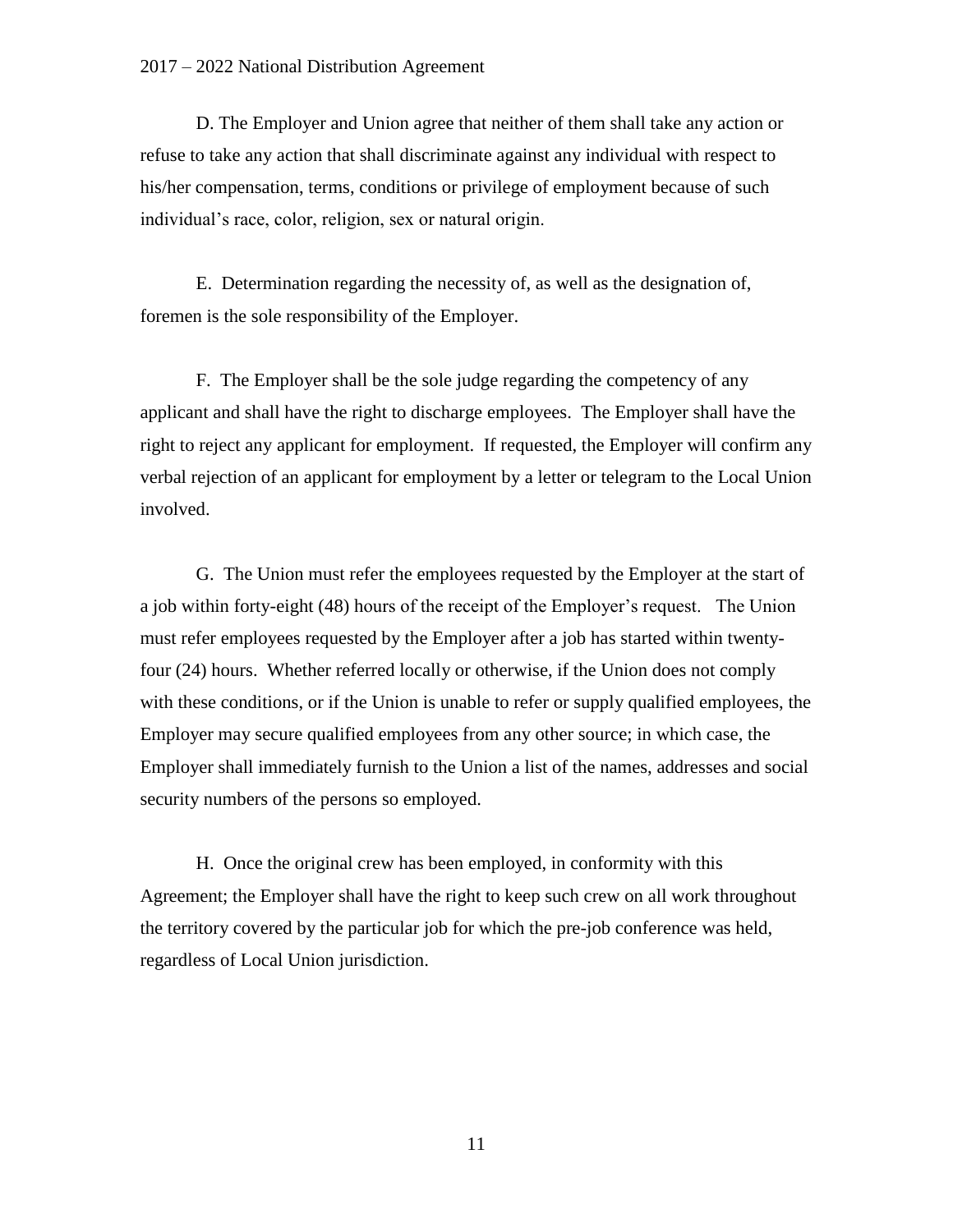# **ARTICLE XII WAGE RATES, FRINGE BENEFITS AND CLASSICIATIONS**

A. In order to have uniform wage rates and fringe benefit contributions, it is agreed that the rates set forth on the DCA/LEBPCT website showing the rates applicable in certain zones by states or counties, shall be recognized as the wage rates and fringe benefit contributions to be paid on the various projects coming under this Agreement. Fringe benefit contributions are included in the rates listed on the DCA/LEBPCT website. Where there are no locally established wage rates and fringe benefit contributions the Union and the Employer shall agree to meet prior to the commencement of a project in order to establish wage and fringe benefit contribution rates.

B. Each individual Employer must execute the National Participation Agreement, a copy of which is included as Addendum E of this Agreement. The Employer must file the National Participation Agreement with the Laborers-Employers Benefit Plan Collection Trust (LEBPCT) at 905 16<sup>th</sup> Street, NW, 2<sup>nd</sup> Floor, Washington, DC 20006. By signing the National Participation Agreement, the Employer will not be required to sign any local Participation Agreement.

C. The Employer shall make fringe benefit fund contribution at the rates set forth in the Addendum D and as negotiated in accordance with the aforementioned procedures, for each hour worked in covered employment according to the State and Zone where the work is performed. The Employer shall submit all such contributions to the Laborers-Employers Benefit Plan Collection trust at such times and in such manner as required by said LEBPCT, but no less frequently than monthly. The LEBPCT shall distribute all contributions received as soon as practical after receipt to the local or national benefit funds covering the State and Zone within which the work is performed, except as provided in Article XII, Item "E" below.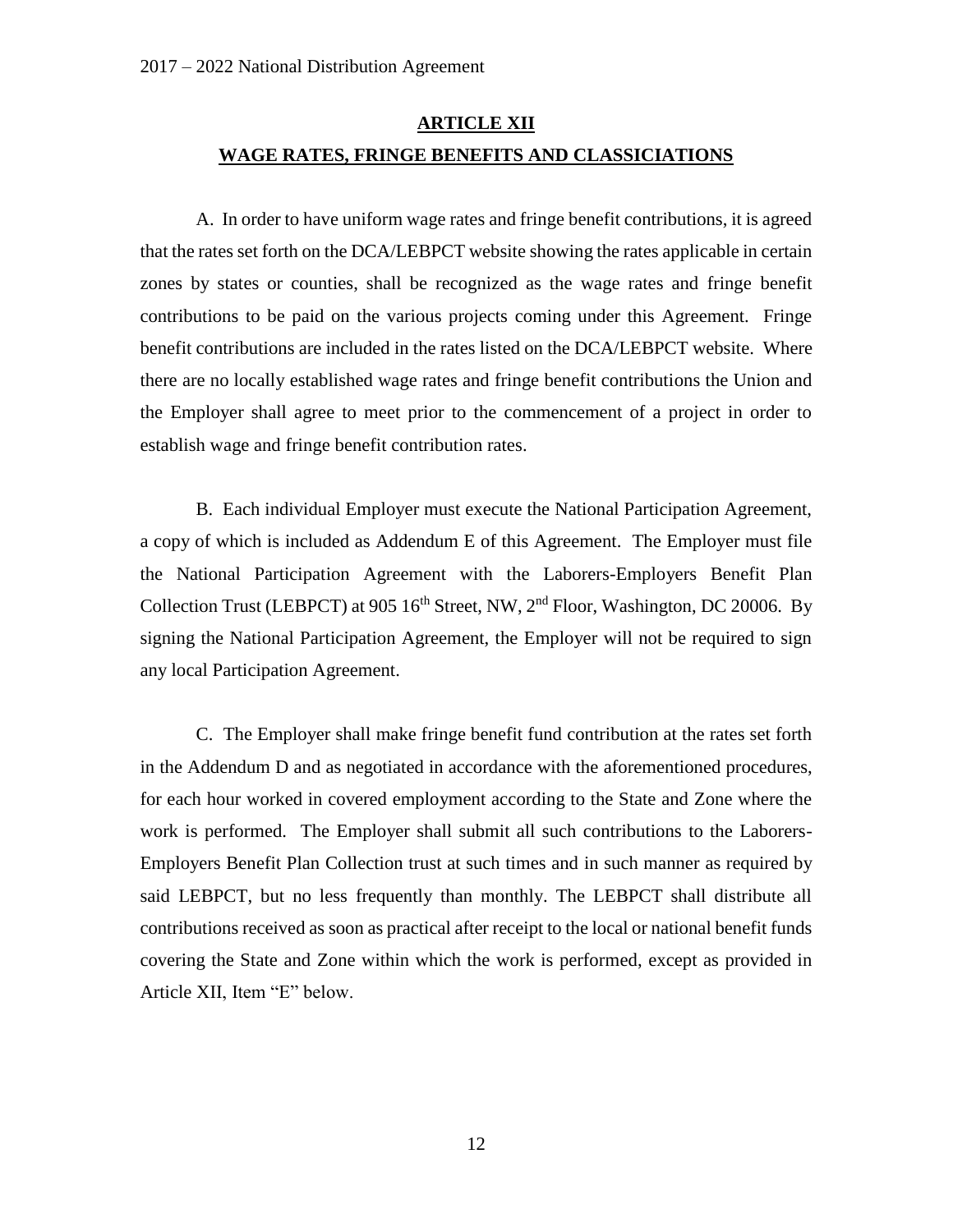#### 2017 – 2022 National Distribution Agreement

D. All fringe benefit fund contributions and authorized dues deductions as set out in Addendum D shall be submitted to the Laborers-Employers Benefit Plan Collection Trust.

E. Notwithstanding the terms of any local union negotiated agreement, an Employer signatory to this Agreement shall make the fringe benefit contributions for the Employer's key employee to the trust funds designated by the key employee as their home trust funds, in accordance with the procedures established by Section C of this Article, and shall not be obligated to contribute for the key employee to any other trust funds, provided that the trust funds so designated agree to accept the contributions and credit the key employee or those contributions in accordance with the trust funds' rules. The contributions shall be at the customary rates set by the home trust funds. The key employee for whom contributions are made in accordance with this Section to their designated home trust funds shall look only to those trust funds for benefits.

F. In the event that the Employer fails to pay any contributions owed under this Article within thirty (30) days after they are due, the principal officer of the Employer and the DCA shall be notified of this delinquency by the LEBPCT, the Union or by a benefit fund to which the contribution is owed. If the delinquent contributions have not been paid in full within five (5) days after such notice is given, the Union shall be entitled to take any appropriate action it deems necessary in order to collect such delinquent contributions and such action will not be considered a violation of Article XXII of this Agreement should a work stoppage occur. The delinquent contractor will be responsible for all costs incurred by the Union in the collection of said delinquent funds.

G. In addition to any action that the Union may take hereunder, the LEBPCT and/or benefit funds to which the contributions are owed shall be entitled to bring proceedings in law or equity to collect the delinquent contributions plus interest, liquidated damages and attorney's fees authorized by law or by the Agreement and declarations of trust of the LEBPCT or the benefit funds to which the contributions are owed.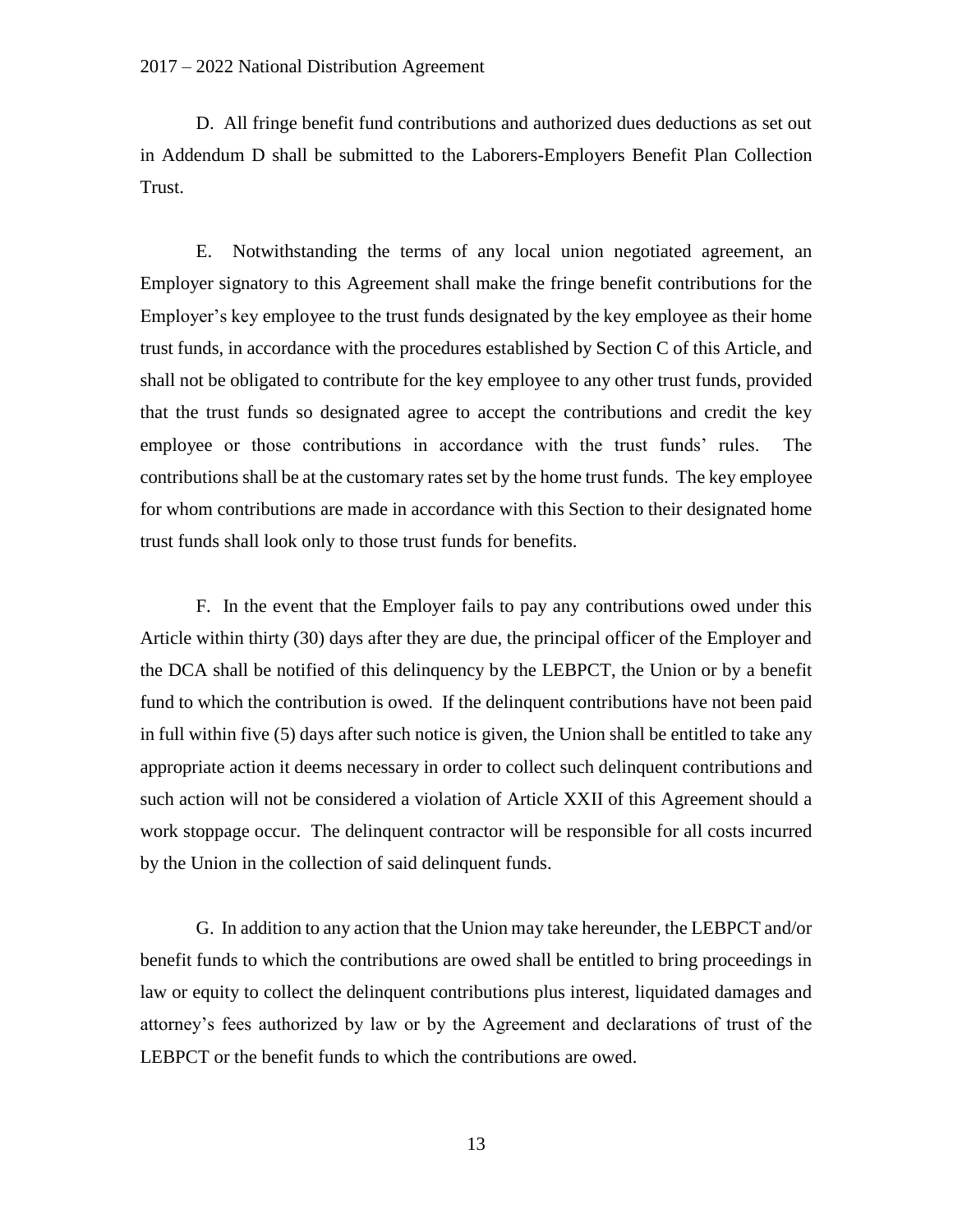H. All authorized dues deductions made by the Employer under this Agreement shall be submitted by the Employer to said Collection Trust, at such times and in such manner as required by the Collection Trust, which shall remit the dues to the appropriate Local Union, District Council or benefit funds as soon as practical after receipt.

I. The rates to be paid for intermediate classifications, if and when utilized, shall be as listed below. The amount indicated here shall be the amount per hour to be paid over and above the basic wage rate referred to in paragraph "A" of this Article.

- Crew Leader/Lead Person or Frontline 1 dollar and 50 cents (\$1.50) Supervisor (at the discretion of the Employer)
- Powdermen, Blaster, or Shooters To be negotiated as needed
- 

Flag person 80% base wage rate/100% fringe benefits

# **ARTICLE XIII APPRENTICESHIP**

A. The Employer and Union hereby incorporate into this Agreement the terms and conditions of the applicable Local Union or District Council Agreement covering heavy construction with regard to apprenticeship/training. Note: The wages paid to the apprentice cannot exceed the total package wage rate paid to the journeyman working under this Agreement.

# **ARTICLE XIV VOLUNTARY LIUNA PAC CHECK-OFF**

A. The Employer agrees to deduct and transmit to the Laborers-Employers Benefit Plan Collection Trust (LEBPCT) such amounts from the wages of employees as have been voluntarily authorized by such employees for LIUNA-affiliated PAC.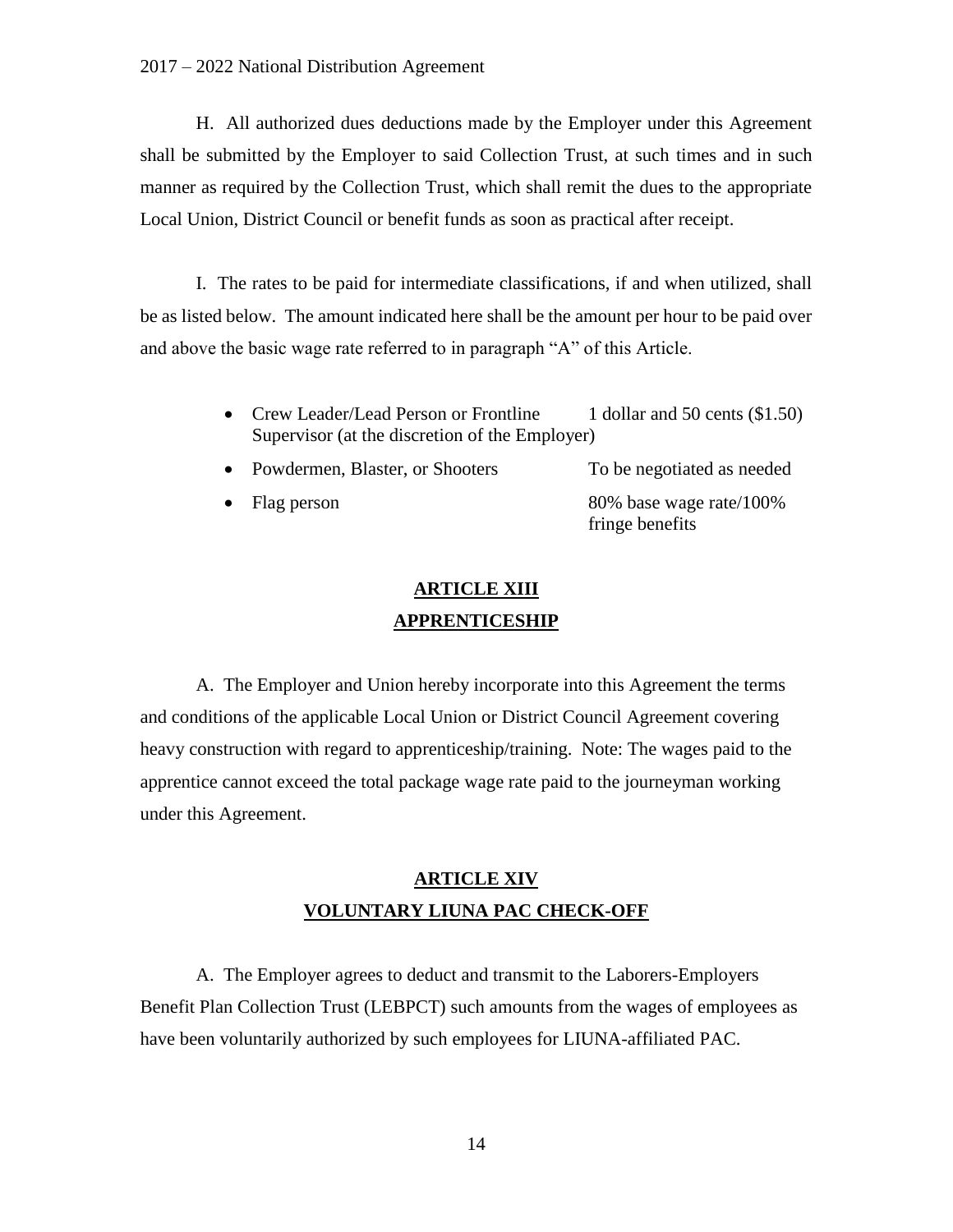Transmittals shall occur monthly, and shall be accompanied by an indication on the benefit reporting form of those employees for whom such deductions have been made, and the amount deducted for each such employee.

B. The Union and the Employer agree that the Employer's costs of administering the LIUNA PAC payroll deduction were factored into the overall economic provisions of the contract, so no additional payment by the Union for these costs is necessary. The Laborers' International Union of North America agrees to indemnify and hold harmless the Employer from any and all claims, actions and/or proceedings arising out of said deductions.

# **ARTICLE XV CHECK-OFF**

A. Upon request of the Local Union or District Council having jurisdiction of the job, and upon presentation of the proper authorization form normally used by the Local Union, executed by the individual employee, the Employer agrees to deduct from the wages of such employee union initiation fees, re-admit fees, Agency Shop fees working dues and monthly dues and any other voluntary contribution as designated by the employee and remit to the Local Union or District Council the amount so deducted.

# **ARTICLE XVI LABOR-MANAGEMENT COOPERATION TRUST OF THE DISTRIBUTION CONTRACTORS ASSOCIATION**

A. The Employer agrees to submit to the Labor-Management Cooperation Trust of the Distribution Contractors Association the amount of seven cents (\$.07) per hour for all hours worked by all employees covered under this Agreement, including any extension or renewal thereof. The Employer will remit the foregoing contributions with the other periodic fringe benefit contributions to the Laborers-Employers Benefit Plan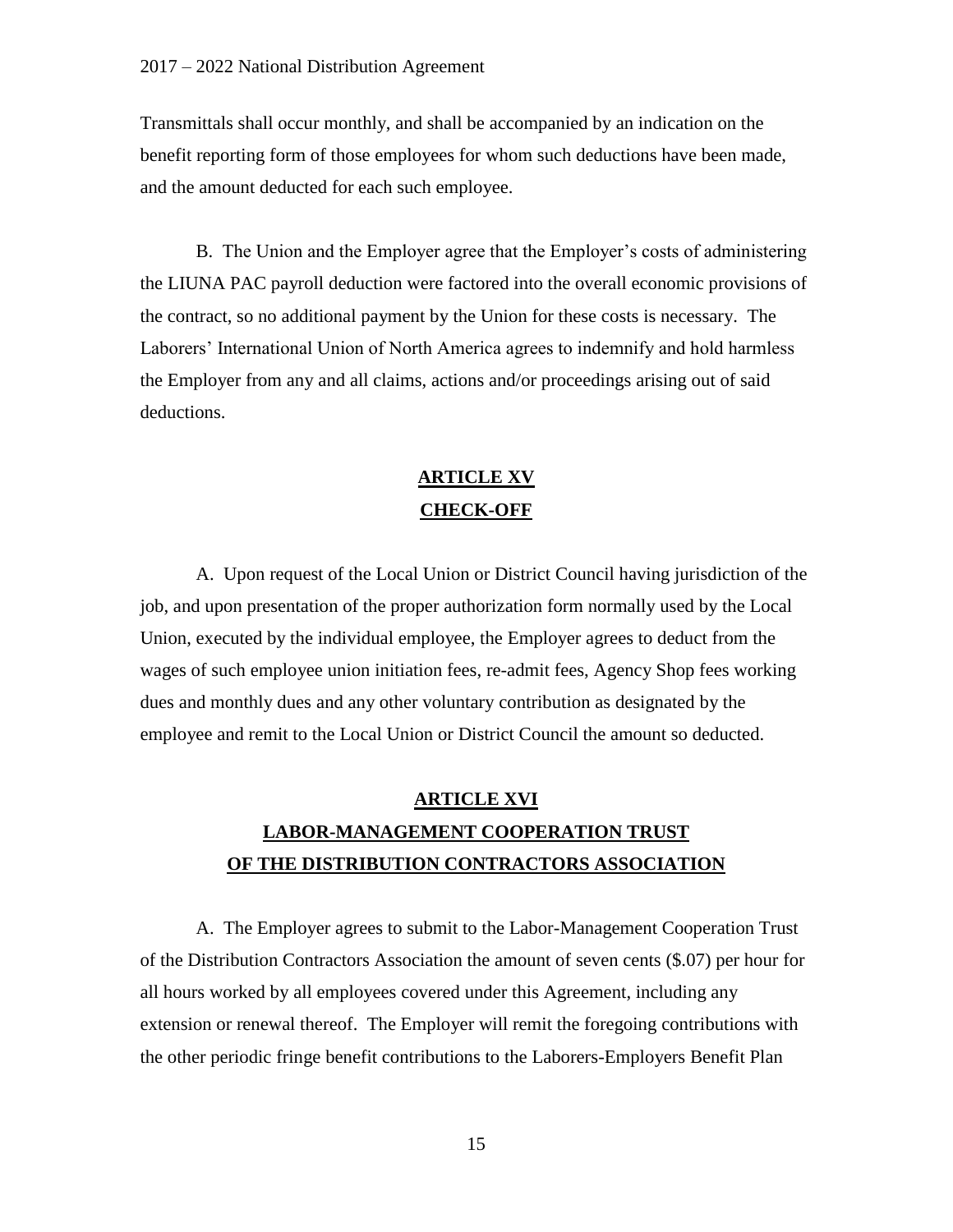Collection Trust (LEBPCT), as the collection agent for the Labor-Management Cooperation Trust of the Distribution Contractors Association. The Employer shall also submit such reports as LEBPCT deems necessary to verify contributions.

B. The Employer hereby agrees to adopt and be bound by the Agreement and Declaration of Trust establishing the Labor-Management Cooperation Trust of the Distribution Contractors Association. The Union agrees to furnish a copy of said Trust document upon receipt of a written request for same from any party signatory to this Agreement.

### **ARTICLE XVII**

## **LABORERS' HEALTH AND SAFETY FUND OF NORTH AMERICA (LHSFNA)**

A. Areas in which the Employer pays into Health and Safety funds that do not participate with the Laborers' National Health and Safety Fund, the Employer will remit \$.02 per hour directly to the Laborers' Employers' Benefit Plan Collection Trust (LEBPCT) as a collection agent for LHSFNA. The Employer shall also submit such reports that the LEBPCT deems necessary to verify contributions.

### **ARTICLE XVIII**

### **PENSION, HEALTH & WELFARE, VACATION, TRAINING FUNDS**

A. Each Employer signatory to this Agreement designates the Employer Trustees of said Funds as his representatives for the purposes set forth in said Trust Agreements and agrees to be bound to the terms and provisions of said Trust Agreements and/or bona fide local union negotiated agreements covering the collection of fringe benefits, except as provided for in Section E, of Article XII.

B. All such contributions due and owing to such funds shall be deemed and are considered to be trust funds.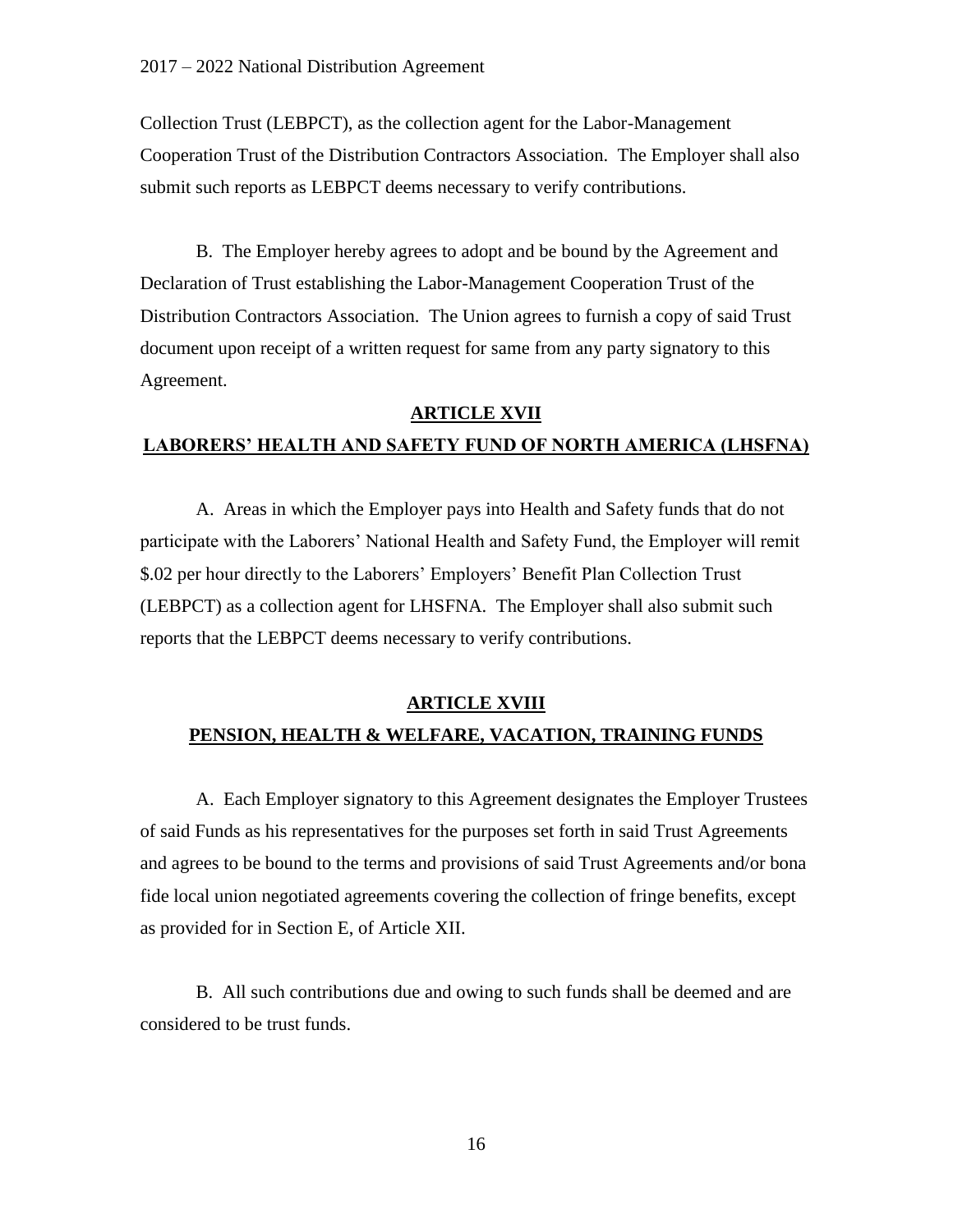# **ARTICLE XIX LABORERS' EMPLOYERS COOPERATION AND EDUCATION TRUST**

A. The Employer agrees to submit to the Laborers' Employers Cooperation and Education Trust ("LECET") the amount of five cents (\$.05) per hour for all hours worked by all employees of the Employer covered by this Agreement, as set forth in Addendum D, unless the applicable Local Agreement required a contribution to a Local, State, Regional or Tri-Fund, in which case the Regional or Local Agreement provisions shall apply.

# **ARTICLE XX HOURS OF WORK, OVERTIME AND HOLIDAY PAY**

A. The work week shall be established at the pre-job conference, either five (5) eight (8) hour days or four (4)-ten (10) hour days and shall be continued throughout the term of the project. The Employer and the Union may agree at the pre-job to shift a 4- 10's schedule from Monday - Thursday to Tuesday-Friday if Monday is a holiday. If an agreement is not reached or discussed at the pre-job, the Employer must make a request to the International at least five (5) days prior to the alternative work schedule and be approved prior to implementation.

B. The work week shall begin on Monday and shall end on Sunday. All hours worked by an employee in excess of the established hours per day and in excess of forty (40) straight-time hours per week, as well as hours worked on Sunday, shall be paid for at the rate of time and one-half the straight-time rate.

C. The time of the employees shall start at the job site and shall end at quitting time on the job site; however, the lunch period shall be excluded.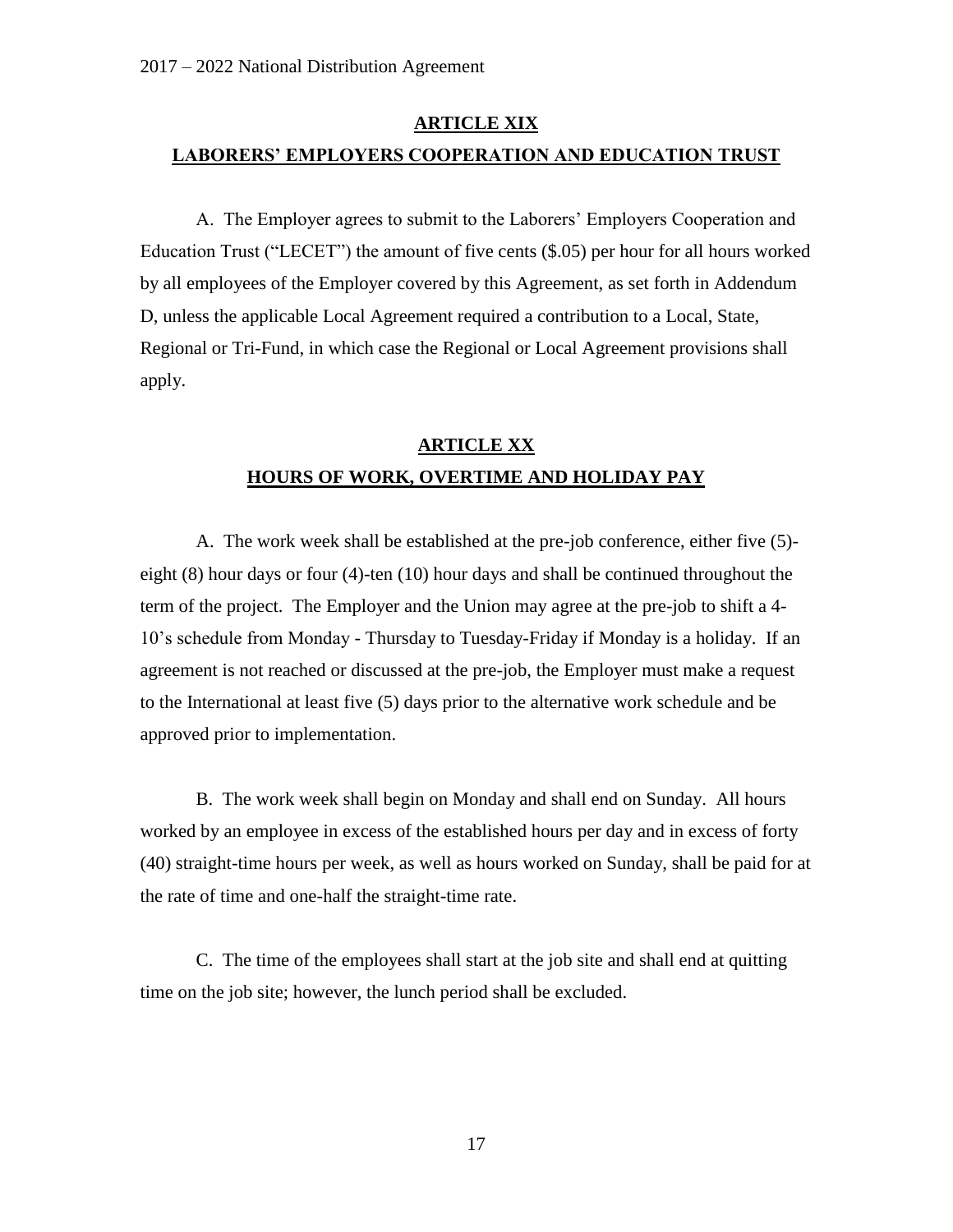#### 2017 – 2022 National Distribution Agreement

D. All hours worked on any regular workday prior to the starting time and after the quitting time established herein or agreed upon by the Local Union and the Employer shall be paid for at the rate of time and one-half the straight-time rate.

E. Employees shall be paid in full prior to normal quitting time on the project or by direct deposit to the employee's account at a financial institution once each week (on the same day), but in no event shall more than five (5) days (Saturday, Sunday and holidays excluded), wages be withheld. The Employer shall make arrangements with a local bank to cash regular out-of-state payroll checks.

F. If the regular pay day falls on a holiday, the employees shall be paid on the last regular work day before the holiday.

G. If payment is not made as provided herein, the employees shall be paid for waiting time. Waiting time is to be paid for at the rate of two (2) hours pay at the appropriate wage rate for each twenty-four (24) hour period.

H. An employee's paycheck stub or attached statement shall contain an itemized statement showing the breakdown of straight-time hours, overtime hours and all authorized deductions, and must indicate the name and address of the Employer.

I. No adjustments of disputed pay will be made unless the employee or the Union shall make a claim in writing to the Employer's representative within fifteen (15) days from the pay period in question.

J. Employees who quit shall be paid no later than the next regular pay period.

K. When employees are laid off or discharged, they shall be paid in full immediately. In the event that the employee is not paid immediately, they shall receive two (2) hours' pay at the appropriate hourly wage rate for each twenty-four (24) hour period, or portion thereof, until said check is mailed to an address of the employee's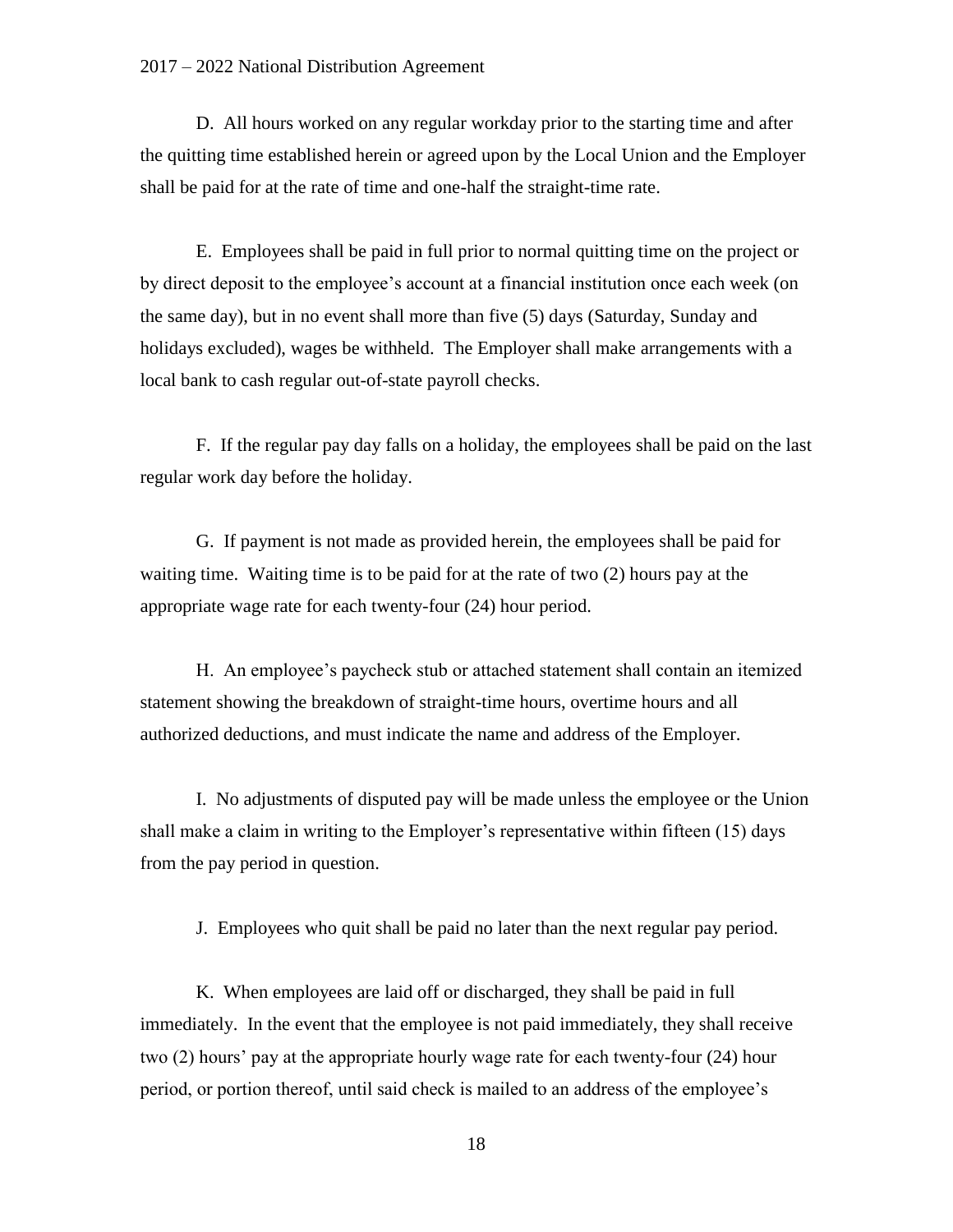choice, unless prior arrangements have been agreed to by both parties. The postmark on the envelope will serve as the cutoff for any penalty. For employees that want their paychecks mailed to their primary residence, paychecks will be mailed 48 hours prior to the regular payday. The postmark on the envelope will serve as cutoff for any penalty. Note: It is the responsibility of the employee to keep the Employer updated on his or her last known address.

L. Work performed on New Year's Day, Memorial Day, July Fourth, Labor Day, Thanksgiving Day and Christmas Day shall be paid for at double the straight-time rate. Work performed on Easter Sunday shall be paid at double the straight-time rate.

M. If one of the holidays named on Paragraph "L" above falls on Sunday, it shall be observed on Monday (with the exception of Easter). Accordingly, if such an event occurs, work performed on Sunday shall be paid for at the regular rate (time and onehalf) for that day; work performed on Monday will be paid for at double the straight-time rate. If no work is performed on Monday, no pay shall be required.

N. Make-up days are allowed only due to inclement weather or circumstances beyond the control of the Employer. This does not include established holidays.

## **ARTICLE XXI REPORTING TIME PAY**

A. After a person has been hired and ordered to report to work at the regular starting time and no work is provide for him/her on the day that he/she has so reported, he/she shall receive pay equivalent to two (2) hours at the rate applicable for that day. This pay shall not be provided if he/she has subsequently been ordered not to report for work on that particular day. If the person has been working regularly and the Employer has failed to notify him/her not to report for work before leaving his/her residence, he/she shall be entitled to two (2) hours reporting time pay at the applicable rate for that day.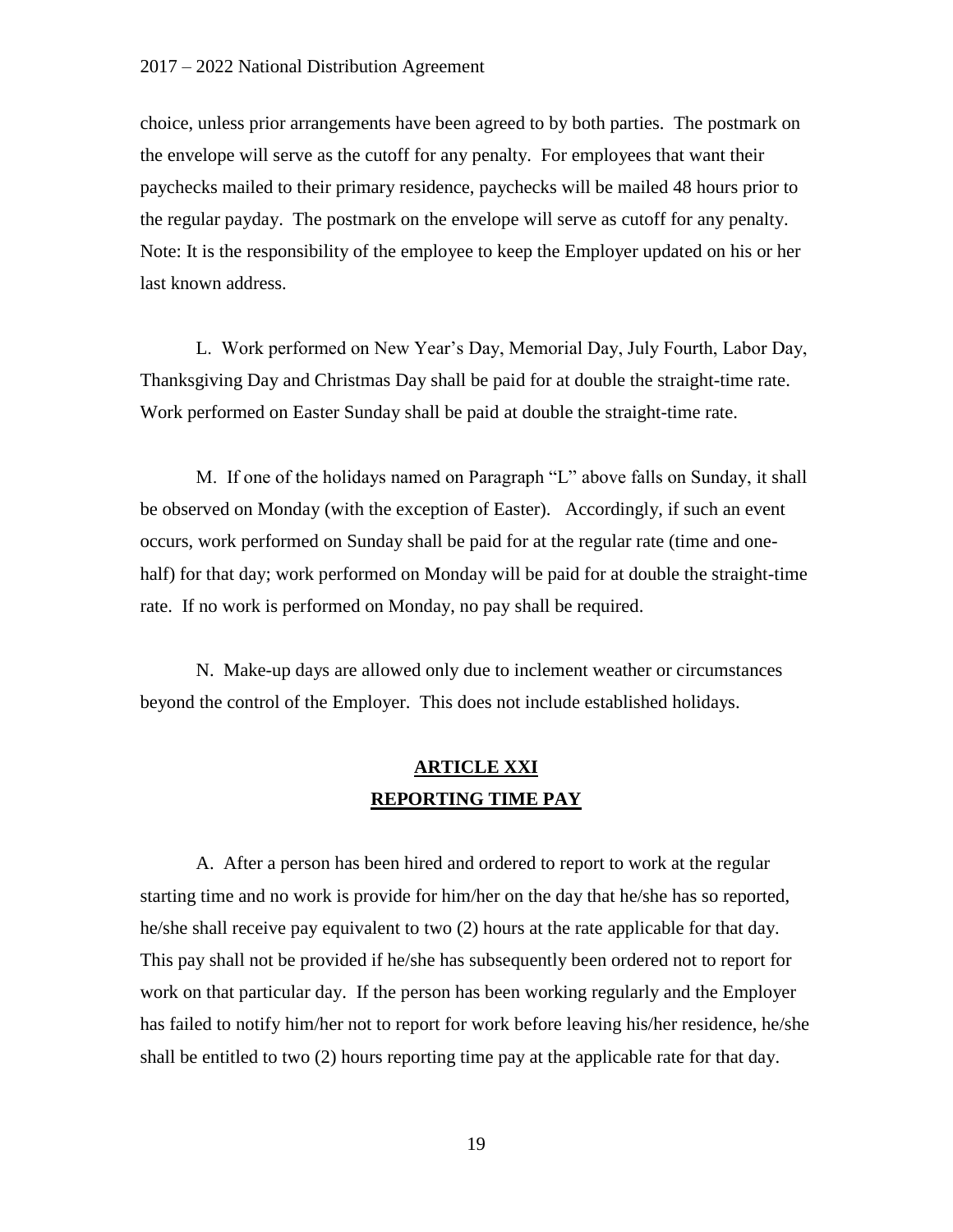#### 2017 – 2022 National Distribution Agreement

B. At the start of each job, employees shall furnish the Employer with a current telephone number or other contact; and shall continue to advise the Employer of any subsequent change or changes in such contact information that occur during the course of the job.

C. Any person who reports to work and for whom any work is provided, regardless of the time that he/she works, shall receive the equivalent of not less than four (4) hours pay for said day.

D. Any person who reports to work and who works more than four (4) hours in any one day shall receive the equivalent of not less than eight (8) hours pay for said day.

E. It is expressly provided that if an employee leaves the job site without permission of the Employer; or when an employee refuses to work or continue to work; or when work stoppage conditions are brought about by a third party or parties preventing or making ill-advised, in the opinion of the Employer, the performance of any work or the continuance of any work once started, no pay for time not actually worked shall be required under any of the above-enumerated conditions.

F. Where notification of the employees is required under this Agreement to the effect that work shall not be performed on a particular day, notification of such fact to the Steward shall be sufficient notification of the employees, provided the Steward is permitted enough time during working hours to notify the employees.

## **ARTICLE XXII WORK STOPPAGES**

A. During the term of this Agreement there shall be no strikes, picketing , work stoppages, slowdowns, lockouts or other disruptive activity over jurisdictional or other disputes including the terms and conditions of this Agreement. It being the good faith intention of the parties that, by their execution of this Agreement, industrial peace shall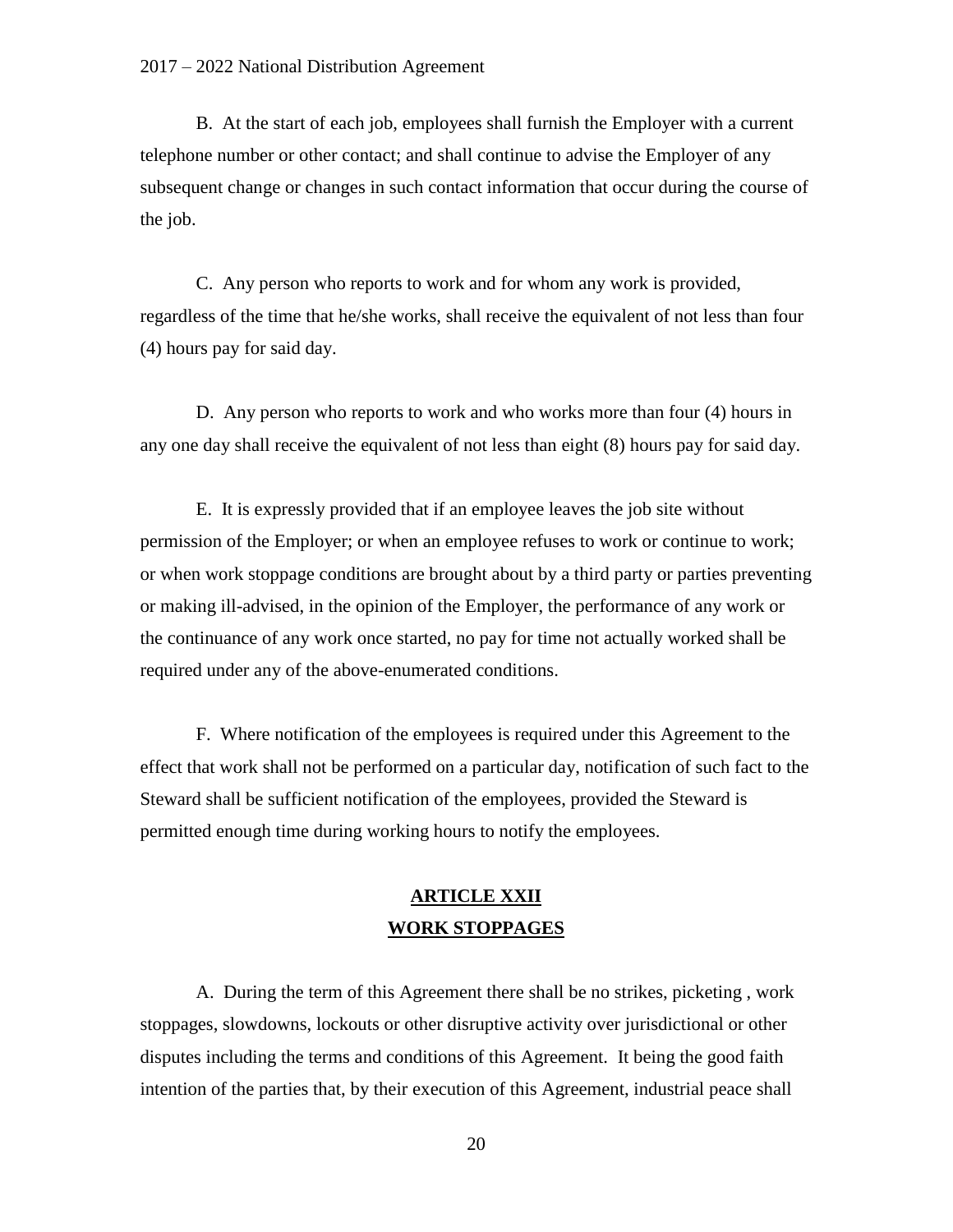be brought about and maintained, the parties agree to cooperate to the end that work may be done efficiently and without interruption. In case of any violation of this Agreement, the Employer and the Union shall be notified immediately.

B. It shall not be a violation of this Agreement for a strike or work stoppage over the non-payment of wages and/or fringe benefits. In the case of fringe benefits, a 72-hour proper written notification from the Union will be required.

C. It shall not be a violation of this Agreement for a strike or work stoppage for violations of Article VI if authorized by the International Union.

# **ARTICLE XXIII JURISDICTIONAL DISPUTES**

A. The DCA and the Union have agreed that whenever a jurisdictional dispute arises between the Union and any other union over the jurisdictional assignment of work by an individual contractor, there shall be no work stoppage, slow-down or any disruptive action by any of the parties. Said dispute shall be immediately submitted to the General Presidents of the Unions involved for mutual resolution. The DCA and the Employer shall abide by the decision reached by the Unions involved.

# **ARTICLE XXIV PROCEDURE FOR SETTLEMENT OF GRIEVANCES AND DISPUTES**

A. Grievances, disputes or differences of opinion between the Employer's supervisory personnel and employees or Union representatives in the field shall be settled on the job whenever possible; provided that such settlements shall not vary any of the wages, terms or conditions of this Agreement.

B. Disputes that cannot be adjusted between the Employer and the Local Union within forty-eight (48) hours after they arise shall be referred to the Executive Vice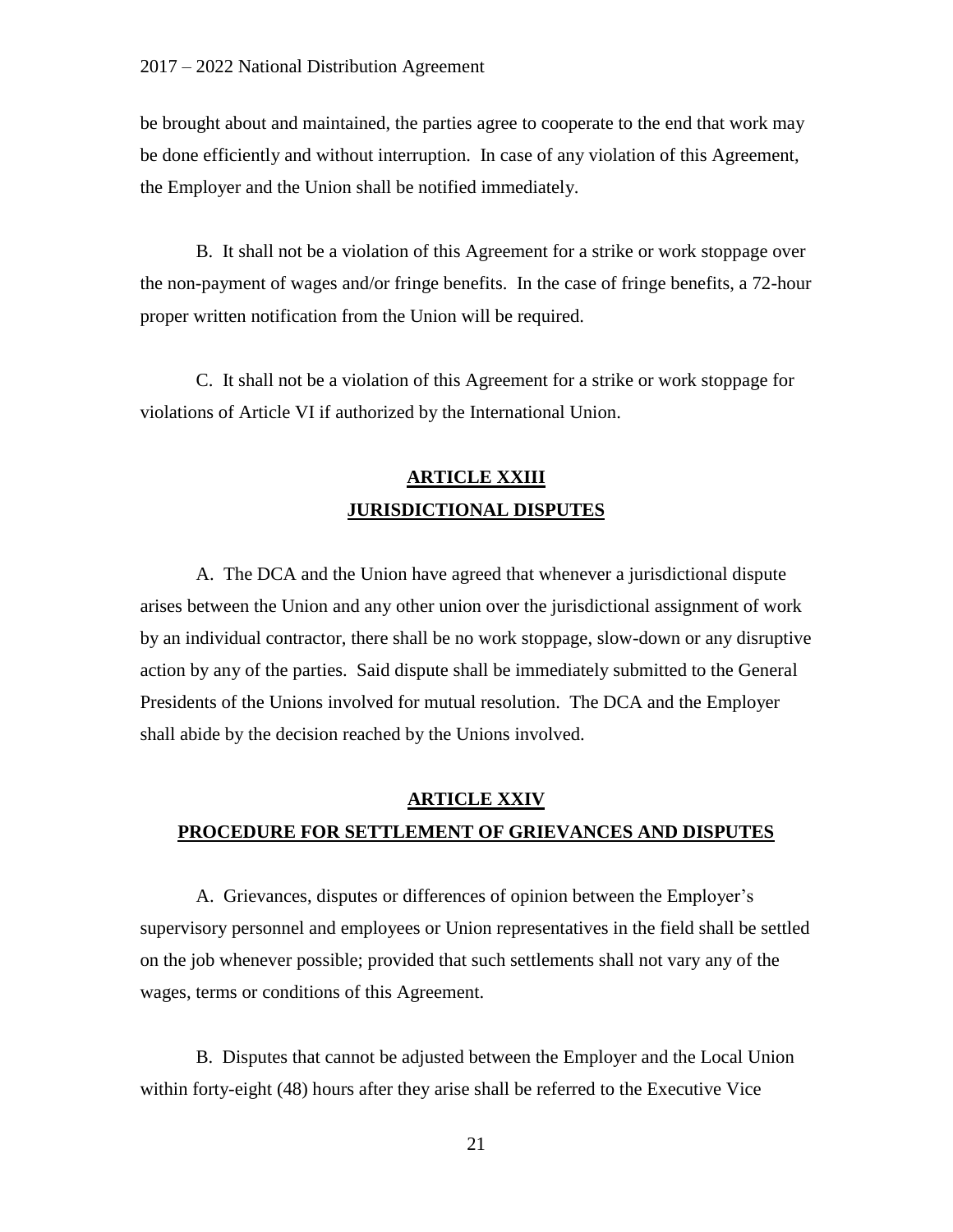President of the DCA and the General President of the Union, or his designee, and they shall take such steps as they deem necessary to adjust such differences of opinion or dispute.

C. If, within forty-eight (48) hours, no adjustment or settlement is resolved by the procedure of Section "B" above, the matter shall immediately be referred, in writing, to an Arbitration Board consisting of one (1) member appointed by the Employer and one (1) member appointed by the Union. These appointments shall be made within fortyeight (48) hours after referral. A neutral Chairman will be selected by these appointees. In the event that the two (2) Arbitrators, so appointed, fail to agree within forty-eight (48) hours on the selection of a neutral Chairman, the parties shall request the Director of Federal Mediation and Conciliation Service to appoint a Chairman as soon as it is reasonably possible.

D. The Arbitration Board shall not have the power to amend, add to, or alter the provisions of the Agreement, but shall, within five (5) days of appointment of a Chairman, render a decision, based on the evidence submitted by the parties, consistent with the term and provisions of this Agreement. The majority or unanimous decision of the Arbitration Board shall be binding by both parties. In the event, however, that either party fails to comply with a decision of the Arbitration Board within ten (10) days, either party may take legal and/or economic action.

E. Each of the parties shall bear the expense of its appointed Arbitrator and the parties shall jointly and equally bear the expense, if any, of the Chairman.

F. Any time limitations in the grievance procedure may be extended by mutual agreement of the parties.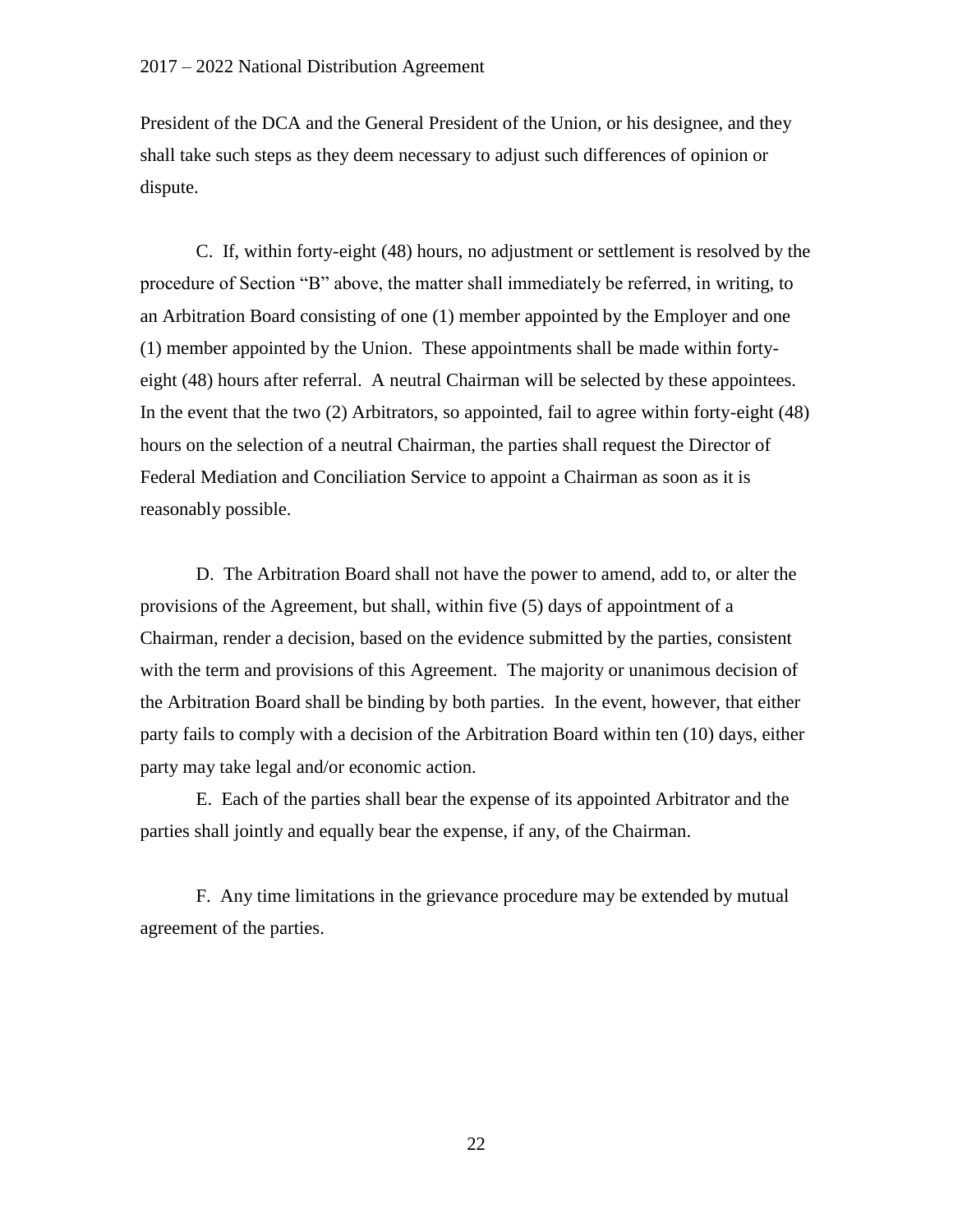## **ARTICLE XXV COMPETITIVE BIDDING**

A. In the event any Employer signatory to this Agreement is confronted with non-union competition, the Employer may apply to the Union to work out a competitive wage and/or fringe rate. This will be on a project-by-project basis. The Employer must notify the Union of such request as soon as possible in order to have sufficient time to investigate such request.

# **ARTICLE XXVI OPERATOR QUALIFICATION**

A. LIUNA and the DCA agree to work in a cooperative manner with all the training trust funds throughout the country to educate our membership to any extent possible to achieve the operator qualification standards that may be required to be used for owners throughout the country. To obtain local or regional training information, please contact LIUNA Training and Education Fund at (860) 974-0800 or the Construction Department, LIUNA Headquarters at (202) 942-2237. In light of the operator qualification legislation and safety training requirements placed on us by LDC's and pipeline companies: All prospective employees may be required to attend Union sponsored programs of up to eight (8) hours a year.

# **ARTICLE XXVII SUBSTANCE ABUSE POLICY**

The following Substance Abuse Policy will apply when substance abuse programs are required by the client, or federal or state law and regulations. All workers subject to DOT, PHMSA and FMCSA regulations (49 CFR parts 199 and 382) will be given a copy of this policy. The Employer shall make copies of this policy available to others upon request.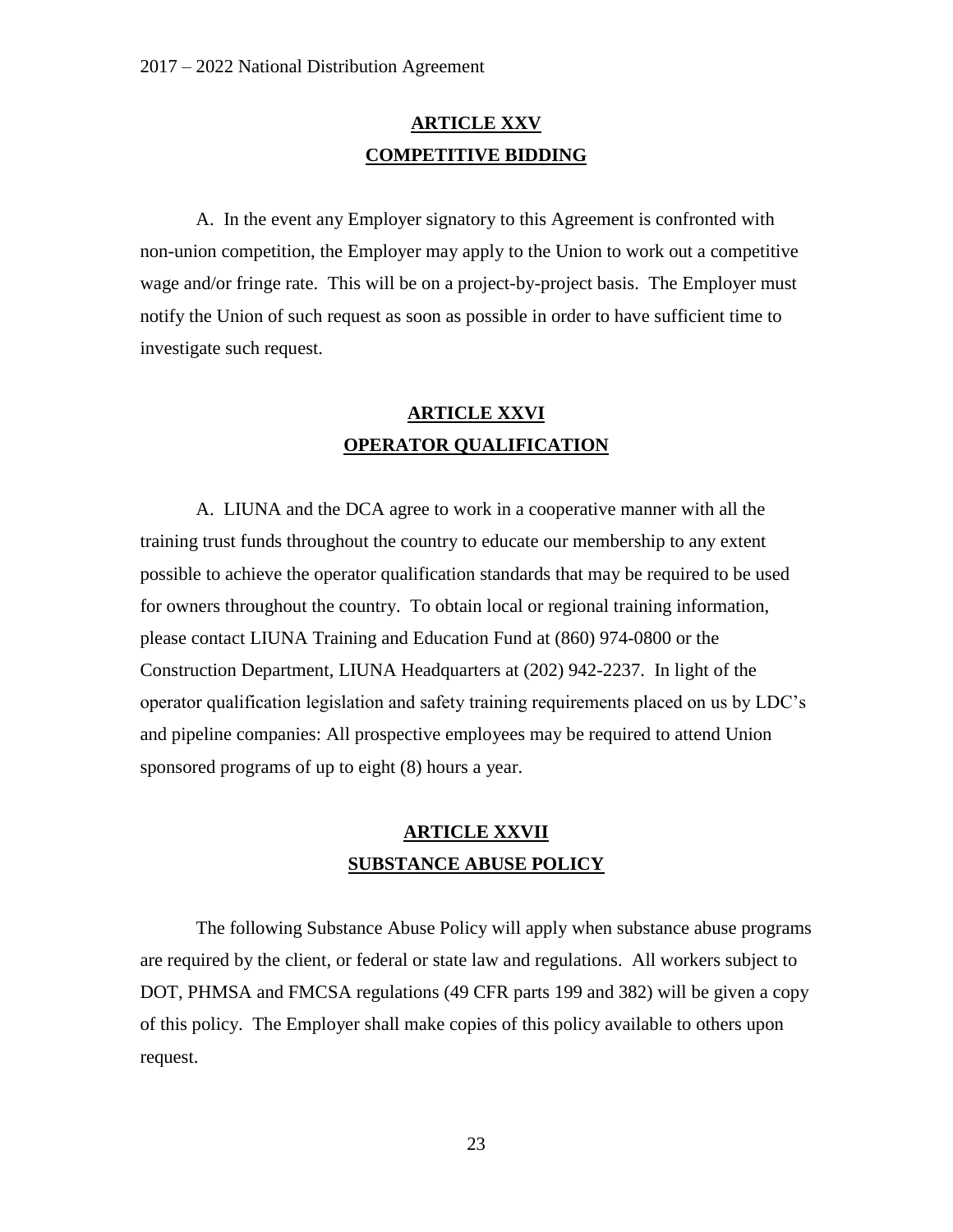#### 2017 – 2022 National Distribution Agreement

The DCA and those of its contractor members and such other distribution contractors who execute an acceptance of the terms and provisions of this Agreement and the Union recognize that drug and/or alcohol abuse by any employee could seriously endanger employees and the public and effect work performance in our very competitive industry. Therefore, the parties have agreed that (1) no applicant who fails a drug or alcohol test will be hired, and (2) with respect to any employee, it is just cause for immediate discharge for "the sale, use or possession of prohibited drugs and alcohol while on duty or on company property" and for "failing a drug or alcohol test" administered under this policy. "Failing a drug or alcohol test" means that conformation test results subject to DOT testing procedures (49 CFR Part 40) and (199 CFR Parts 40 and 382), show positive evidence of the presence of a prohibited substance in an applicant's/employee's system.

The parties hereby adopt this Substance Abuse Policy to specify the circumstances under which drug testing may be required and the procedures for conducting such testing. For purposes of this Policy "prohibited drug" means any of the following substances specified in Schedule I or II of the Controlled Substance Act, 21, U.S.C. 801.812: marijuana, cocaine, opiates, amphetamines and phencyclidine (PCP).

### **A. TESTING CIRCUMSTANCES**

An applicant or employee may be required to submit to drug testing under the following circumstances as required under DOT Rule 49 CFR Parts 199 and 382 and subject to drug testing procedures in DOT Rule 49 CFR Part 40:

1. Pre-Employment Testing - No applicant (where required by contract or federal or state law) will be hired unless such person passes a drug test or is covered by documentable evidence of participation in a continuing random testing program which conforms to the Department of Transportation Rule 49 CFR Parts 199 and 382 for CDL holders.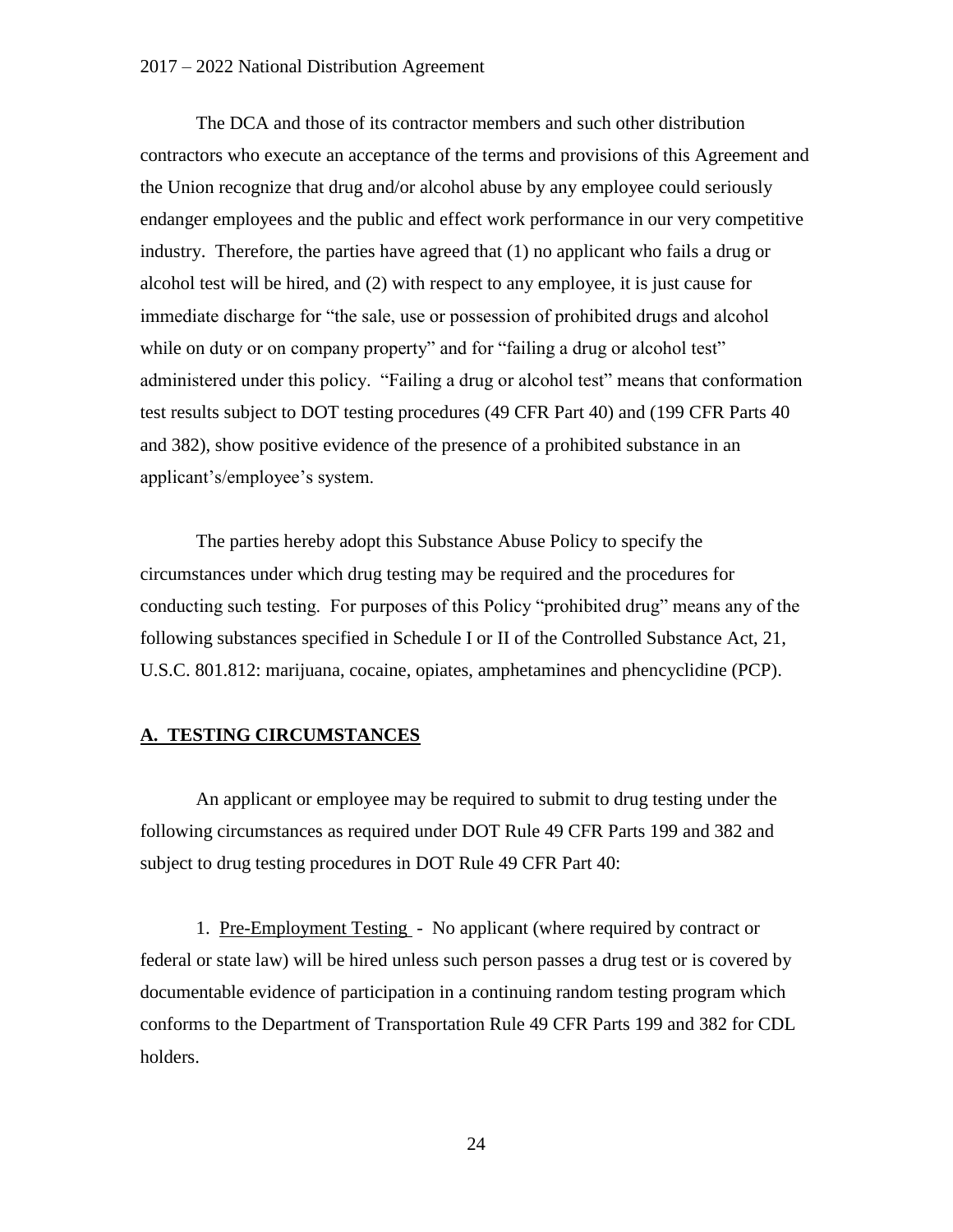#### 2017 – 2022 National Distribution Agreement

2. Post-Accident Testing – No later than thirty-two (32) hour after an accident, the Employer shall test each employee or supervisor whose performance either contributed to the accident or cannot be completely discounted as a contributing factor.

3. Random Testing – The Employer shall drug test per PHMSA at least twentyfive percent (25%), FMCSA at least fifty percent (50%) of its employees every twelve (12) months or at a rate as otherwise determined by the agency.

### 4. Testing Based on Reasonable Cause

 (a) The Employer shall require a drug test for an employee when there is reasonable cause to believe that the employee is using a prohibited drug.

 (b) The decision to test must be based on a reasonable and articulable belief that the employee is using a prohibited-drug on the basis of specific, contemporaneous physical, behavioral, or performance indicators of probable drug use. At least two (2) of the employee's supervisors, one of whom is trained in the detection of possible symptoms of drug abuse, shall substantiate and concur in the decision to test any employee. Only one (1) supervisor is required to substantiate the decision to test for contractors with fifty (50) or fewer employees. A written report describing the employee's condition shall be completed, dated and signed by the observer (s), and copies made available to the employee and the Union. In such cases, the employee's immediate supervisor (s) may, in a confidential manner, order the employee to submit to substance abuse testing.

(c) A third party reporting that an employee is impaired in his/her duties due to the use of prohibited drugs shall not constitute reasonable cause, but may be cause for the observation of the employee.

### **B. TESTING PROCEDURES**

1. Drug testing collection, analysis and verification associated with this policy shall meet the standards of quality assurance and quality control as prescribed by the United States Department of Transportation: Procedures for Transportation Workplace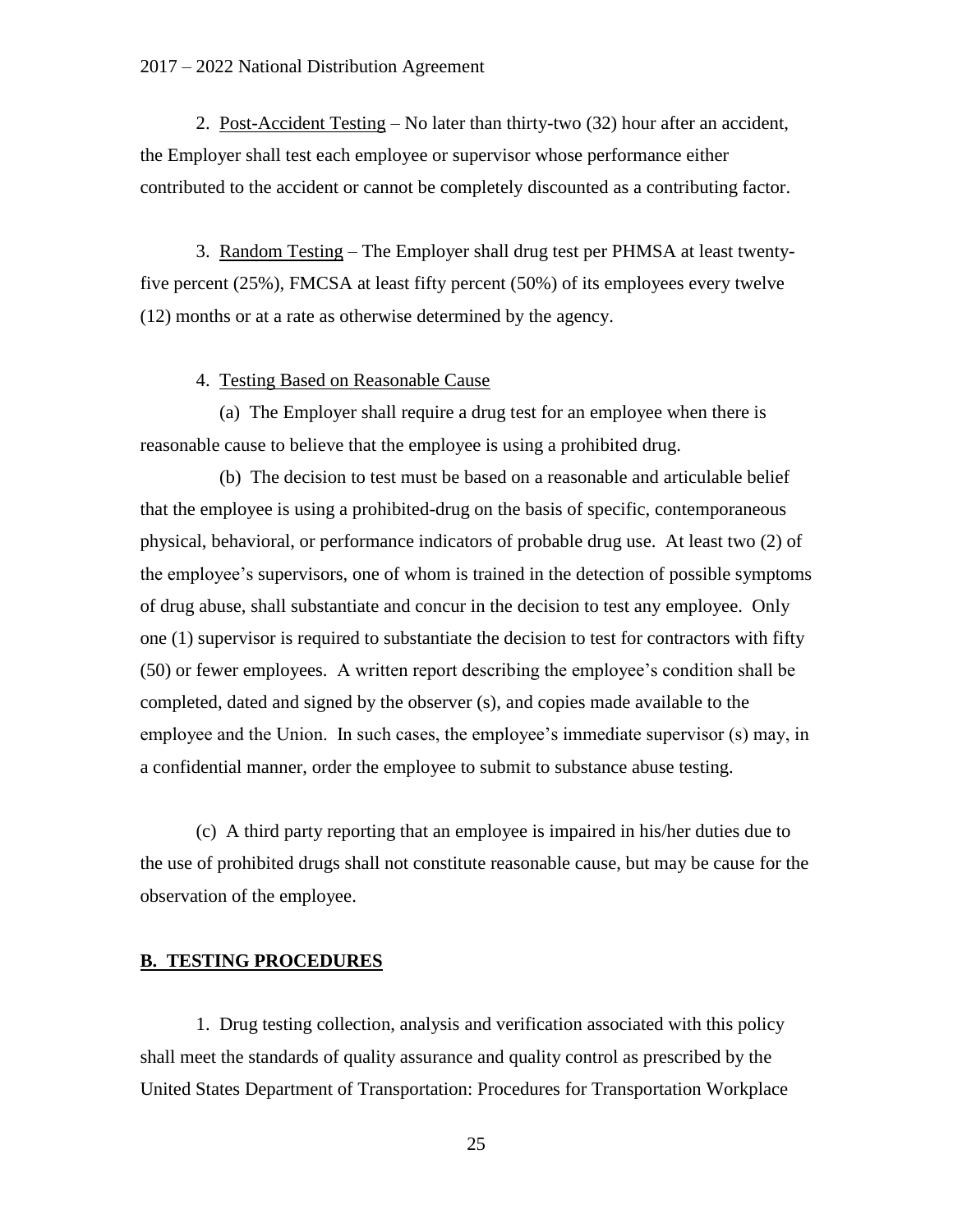Drug Testing Programs, 49 CFR Part 40, last updated March 11, 2010, and as may be subsequently amended. This includes, among other things, the use of trained collectors, certified laboratories, chain of custody procedures, split sample collection and the use of a Medical Review Officer (MRO).

2. Refusal of the applicant or employee to provide the necessary test samples or to intentionally interfere with the testing procedures shall be cause for refusal to hire or disciplinary action up to and including discharge.

### **C. REPORTING PROCEDURES**

1. The Employer shall designate a person to receive, report and file, testing information transmitted by the clinic or laboratory. The Union will be notified regarding the person designated by the Employer for this purpose. This person shall be the Designated Employer Representative (DER).

2. (a) The laboratory or clinic shall report test results only to the Employer's MRO.

(b) No reports shall be made by telephone.

 (c) The MRO, laboratory or clinic shall ensure the confidential security of the data transmission and limit access to any transmission, storage and retrieval system to those persons agreed to by the Employer, employee and Union.

 (d) Neither the Employer, the MRO, nor any Union official shall disclose test results to any other person, except as provided in 49 CFR 199.21 for compliance monitoring purposes, unless the employee files a grievance concerning discipline and/or disclosure to others is necessary in order to process the grievance, to present the grievance to other Union members, in connection with a union decision concerning whether to arbitrate the grievance, or to present the grievance to an arbitrator.

3. Test results which are confirmed positive will be verified by a Medical Review Officer before being reported to the Employer. The employee will be contacted by the MRO and given an opportunity to provide a medical explanation for a confirmed positive result.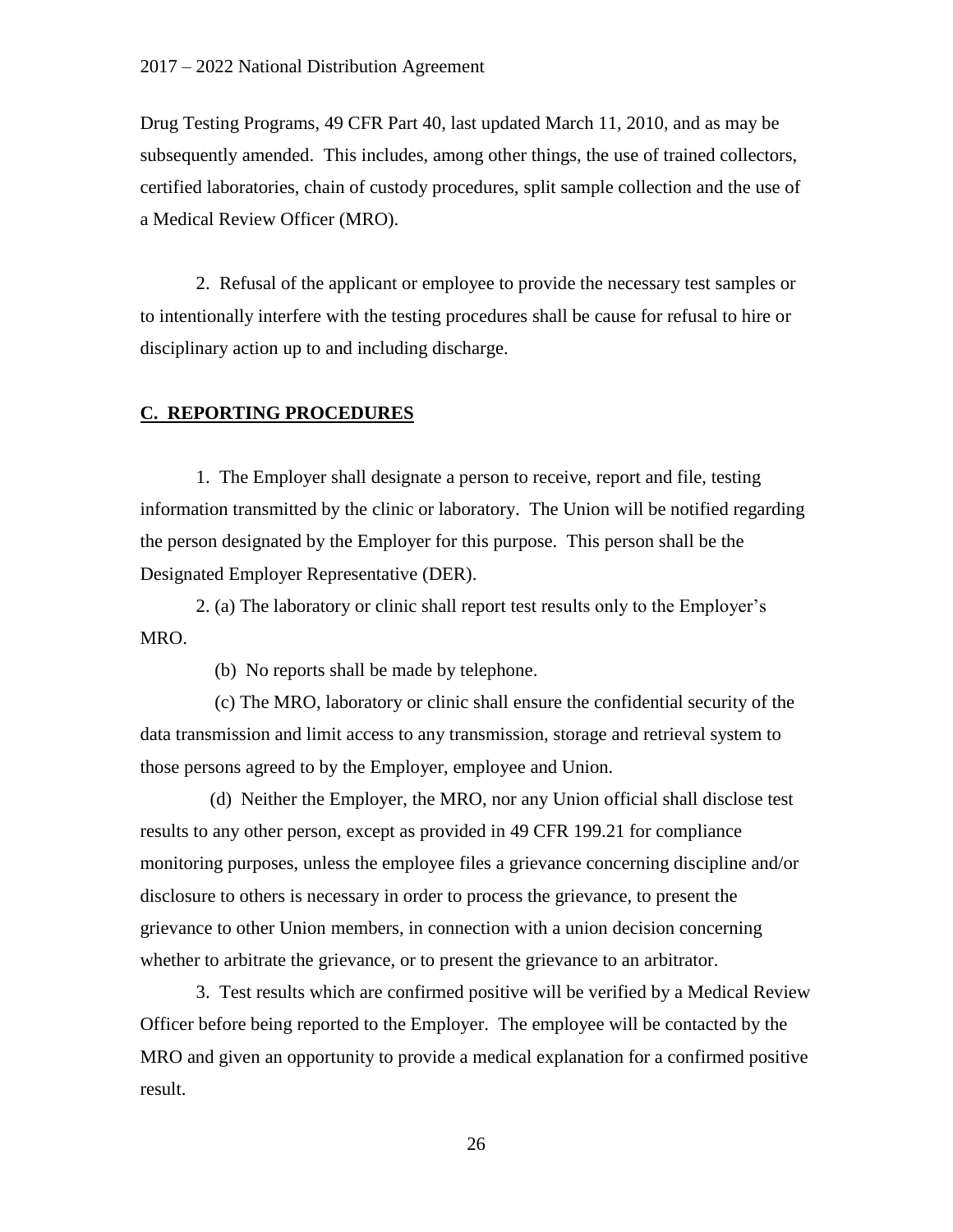4. If a test result is verified as positive by the MRO, the employee will be notified of his/her right to request that the MRO have his/her split sample tested at another certified lab of the employee's choice. The employee must exercise this option within 72 hours of notification and will pay the cost of the split sample. If the split sample is negative, the result will be reported to the Employer and the employee will be reimbursed for the cost of the test.

5. Upon written authorization by the employee, the Employer shall send copies of all documents relating to the drug test to the Union.

6. Recordkeeping – The Employer will maintain those records required by 49 CFR Parts 199 and 382, and where applicable, will allow operator access to these records in accordance with the regulations.

### **D. ALCOHOL USE**

The following provisions relate to alcohol misuse and testing pursuant to DOT, PHMSA, and FMCSA regulations 49 CFR 40,199, and 382.

1. The following alcohol-related conduct will be prohibited while performing a safety-sensitive function for an Employer.

 (a) while having an alcohol concentration of 0.04 or greater as indicated by an alcohol breath test, or other DOT approved alcohol testing method,

(b) while using alcohol,

 (c) within four (4) hours after using alcohol, including alcohol-based medicines,

(d) if alcohol is used after being called to duty to respond to an emergency;

and (e) within eight (8) hours after being involved in an accident, unless a Post Accident test has already been administered after the accident.

2. Employees may be required to submit to an alcohol breath test or other DOTapproved testing method under the following circumstances:

For all DOT-covered positions: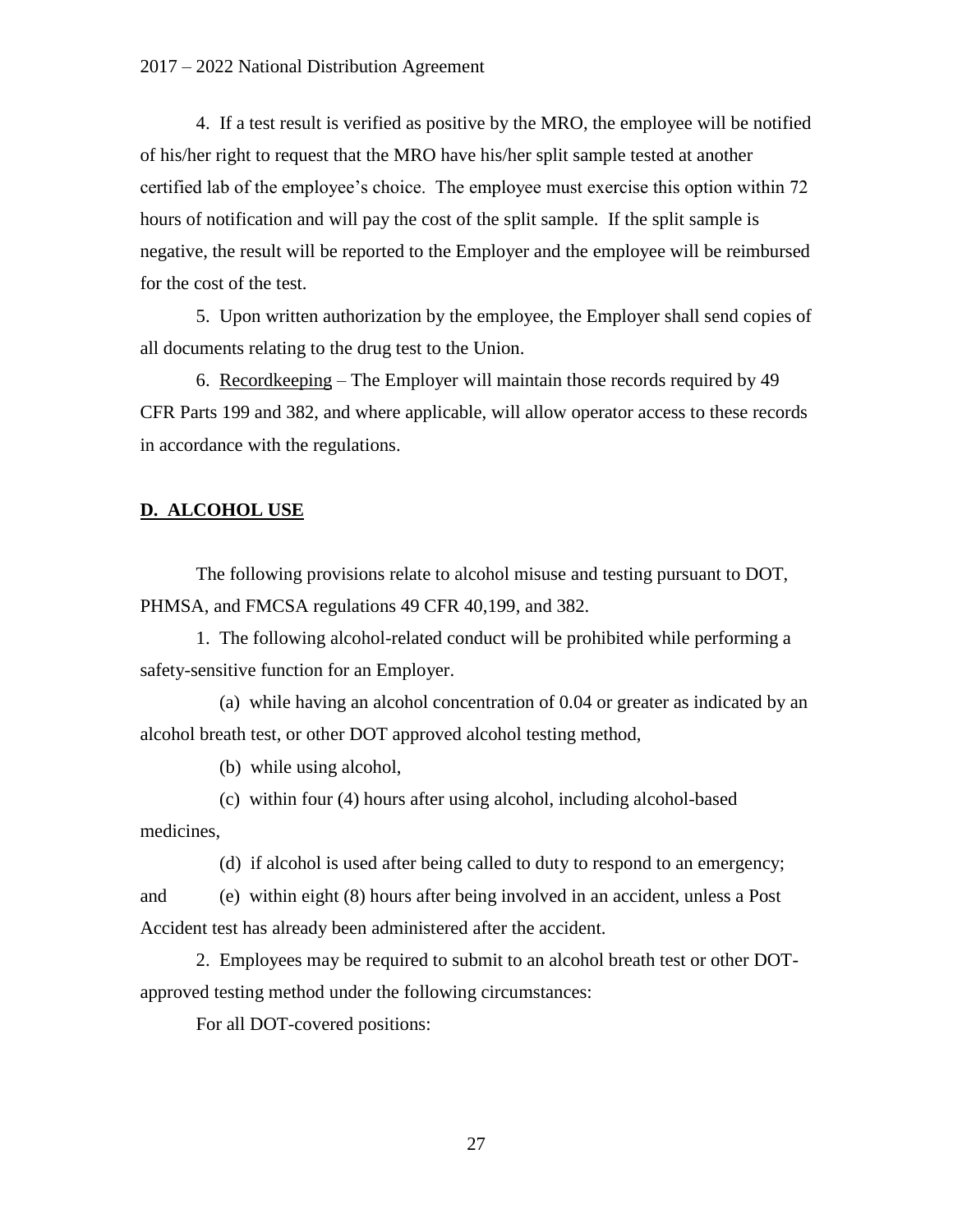(a) Post Accident Conducted within two (2) hours after an accident or employees whose performance could have contributed to the accident. The alcohol test shall be conducted first and the drug test shall be conducted second.

 (b) Reasonable Suspicion Conducted when a trained supervisor observes behavior or appearance that is characteristic of alcohol misuse.

 (c) Return-To-Duty and Follow-Up Conducted when an individual who has violated the prohibited alcohol conduct standards returns to performing safety sensitive duties.

For individuals possessing a Commercial Drivers License (CDL):

 (a) Pre-Employment Conducted prior to an individual being hired, or transferred into a safety sensitive position (including current employees obtaining a CDL).

 (b) Random Conducted on CDL-licensed employees at regular intervals spread throughout the year at an annualized rate established by DOT.

3. Alcohol Testing Procedures

Testing personnel procedures will meet the standards of and conform to 49 CFR Part 199, Part 382 and Part 40.

 (a) Any result less than 0.02 alcohol concentration will be considered a "negative" test.

 (b) Any result equal to or greater than .02 alcohol concentration will be confirmed using a evidential breath testing (EBT) device that prints out the results, date, time, test number, and name and serial number of the EBT.

 (c) Those whose test results record at 0.02 or greater, but less than 0.04 alcohol concentration will be removed from safety-sensitive duties until:

(i) the individual has tested below 0.02 on a confirmation test OR

 (ii) the start of the employee's next regularly scheduled duty period, but not less than eight (8) hours after the determination of the test indicating greater than 0.02 (for testing situations under CDL provisions this time period is twenty-four (24) hours.)

4. Consequence of Testing Positive

Any employee who is found to be in violation of the prohibited alcohol-related conduct described in Section D, Number 1, or refuses to take a test under such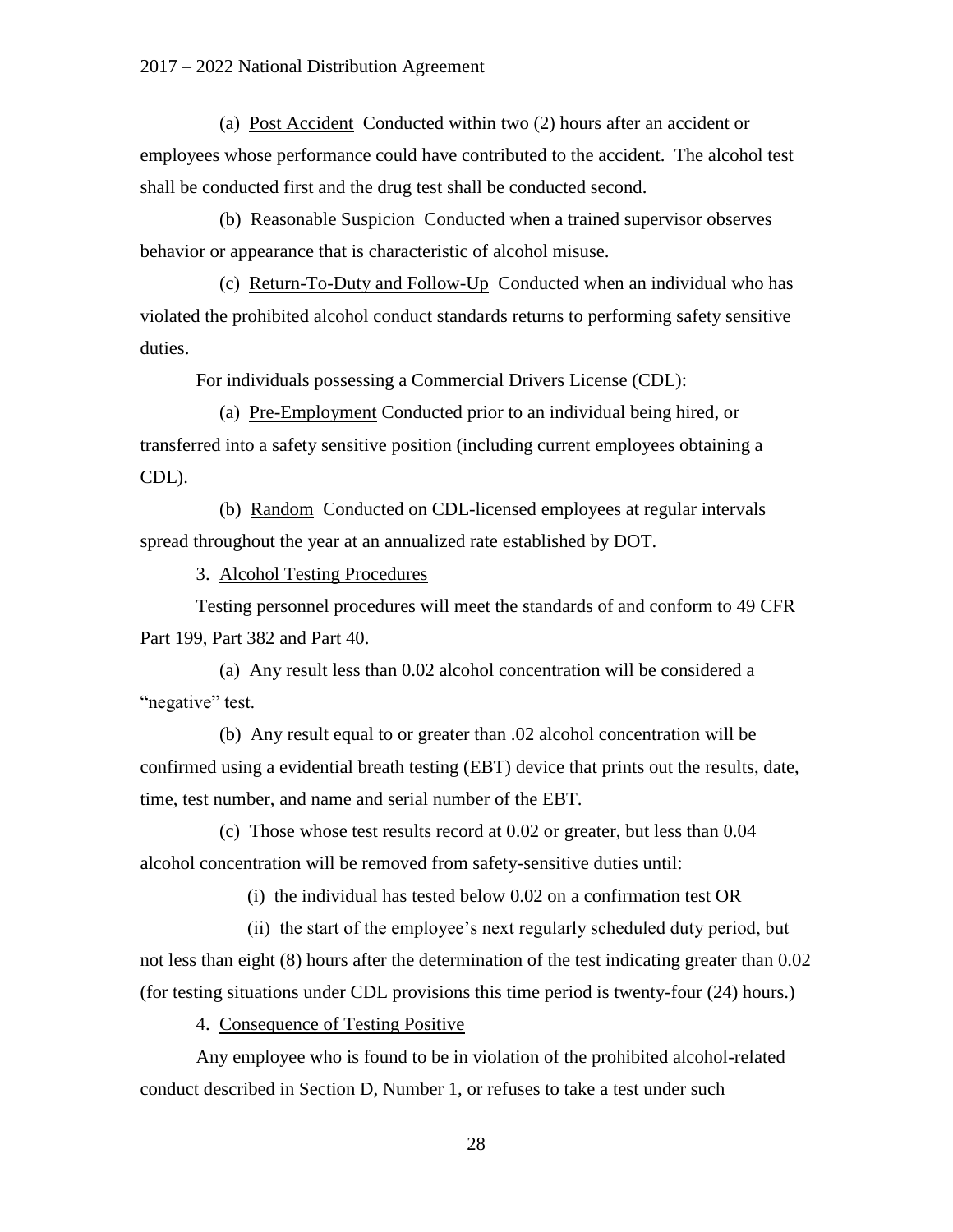circumstances, will be removed from safety-sensitive functions immediately. Those individuals in violation of prohibited alcohol-related conduct may be subject to disciplinary procedures up to and including termination. Discipline will be determined on a case by case basis and subject to the representational and grievance procedures of this Agreement.

Those so removed cannot return to such duties until they have (1) been evaluated by a substance abuse professional (SAP), made available and paid for by the Employer, who shall determine what assistance, if any, the employee needs in resolving problems associated with alcohol misuse; and (2) had a "negative" Return-To- Duty test (alcohol concentration of less than 0.02).

In addition, each individual, before returning to duty to perform a covered function, and who was identified by the SAP as needing assistance in resolving problems associated with alcohol misuse, shall be evaluated by an SAP to determine that the employee has properly followed any rehabilitation program prescribed by the SAP.

Employees who have returned to duty into a covered position will be subject to unannounced follow-up drug and alcohol tests not to exceed sixty (60) months in duration.

### **E. REHABILITATION**

Employees will be informed regarding the extent to which rehabilitation and/or EAP/SAP services are available to them. Services available will include those covered by the applicable Health and Welfare Plan as well as those available through the Union or through the community. Employees will be encouraged to take advantage of the counseling or rehabilitation services available to them. Employees who rehabilitate through one of these services and it is confirmed by a substance abuse professional (SAP) that they are rehabilitated, will be rehired by the Employer if there is a position available performing the type of work the employee is qualified to perform. Employees who test positive after the return to work policy will not be eligible for future employment and must incur the expense for the failed drug/alcohol test.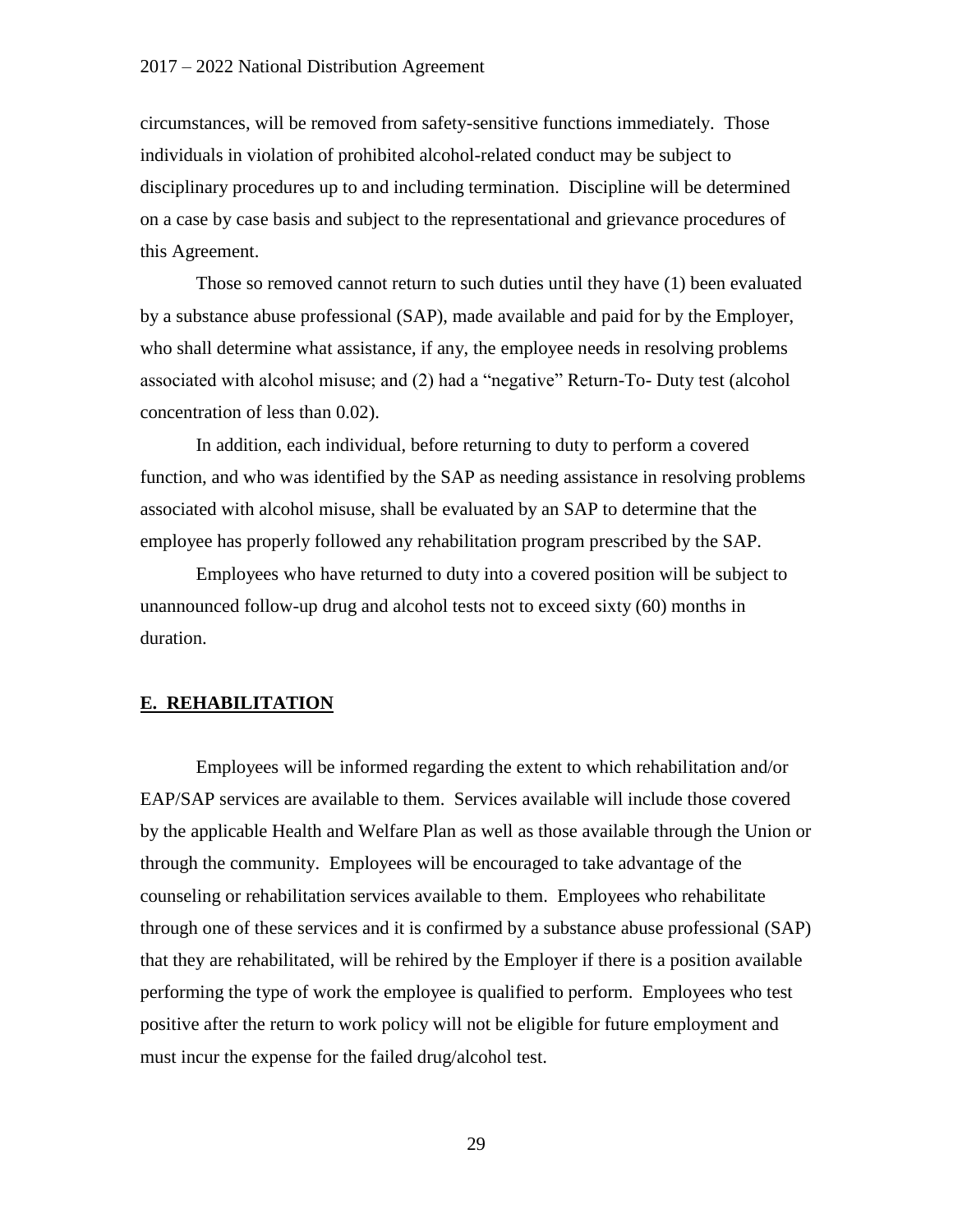### **F. EMPLOYEE EDUCATION**

The Employer will provide or ensure the availability of an education program for its employees who will include display and distribution of the following to all covered employees and the Union:

 (a) informational materials on the risk factors and dangers of alcohol and drug abuse with regards to health, workplace safety and home life;

 (b) informational materials on the signs and symptoms of alcohol and drug misuse (self risk assessment and among coworkers);

 (c) display and distribution of community service hot line telephone numbers for employee assistance, counseling, and/or rehabilitation; and

 (d) display and distribution of this policy regarding prohibited alcohol and drug related conduct, including specific identification of the safety-sensitive functions which are subject to the policy, testing procedures used as well as safeguard and other notification requirements included in 49 CFR Part 199 and 382.

### **G. SUPERVISORY TRAINING**

The Employer will provide or ensure the availability of a training program for supervisory personnel to ensure that persons designated to determine whether reasonable suspicion exists to require an alcohol or drug test are qualified to do so. Supervisors must have completed controlled substance and alcohol misuse training (60 minutes per program) prior to requiring an employee to undergo reasonable suspicion testing.

Training will cover the physical, behavioral, speech and performance indicators of probable alcohol or drug misuse. Union representatives will be allowed to attend the supervisory training program on alcohol misuse.

### **H. CONDITION OF EMPLOYMENT**

Compliance with this Substance Abuse Policy is a condition of employment. The failure or refusal by any applicant or employee to cooperate fully by signing the consent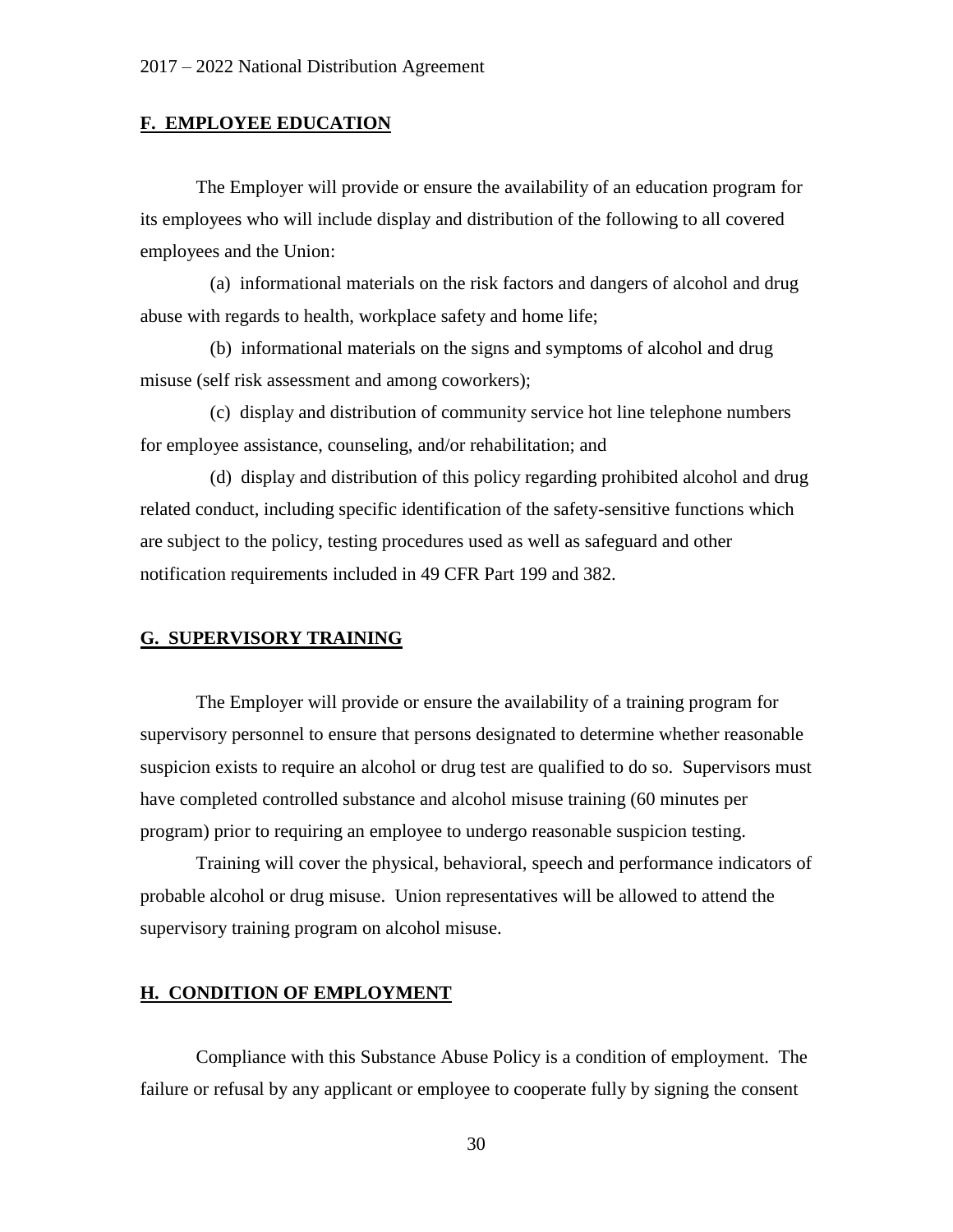form, or submitting to any test or any procedure under this Policy will be grounds for refusal to hire or termination.

### **I. APPLICATION OF POLICY TO OTHERS**

The Substance Abuse Policy applies not only to all applicants or employees of the Employer, but also to all other employees of any subcontractor or any other individuals(s) while they are on any property under direct control of the Employer.

## **ARTICLE XXVIII CODE OF PERFORMANCE**

A. To implement the LIUNA Code of Performance adopted by LIUNA, the Employer agrees to designate discharges "for cause", when appropriate, as described in the attached Notification of Termination clause and to substantiate such cause if necessary in proceedings under the Code of Performance.

B. This clause is intended only to assist the Union in implementing its Code of Performance, and a worker's only rights there under are in connection with future referrals under the Union's hiring hall procedures. This clause does not create any new or additional rights whatsoever for workers under this Agreement, including not creating any new or additional right to reinstatement with or without back pay from the Employer.

## **ARTICLE XXIX EFFECTIVE DATE, TERMINATION AND RENEWAL**

A. This Agreement shall become effective June l, 2017, when signed by the parties hereto and shall remain in full force and effect until its termination as provided herein below.

B. The provisions of this Agreement shall continue in full force and effect until May 31, 2022, subject to being reopened for wage adjustments, which would be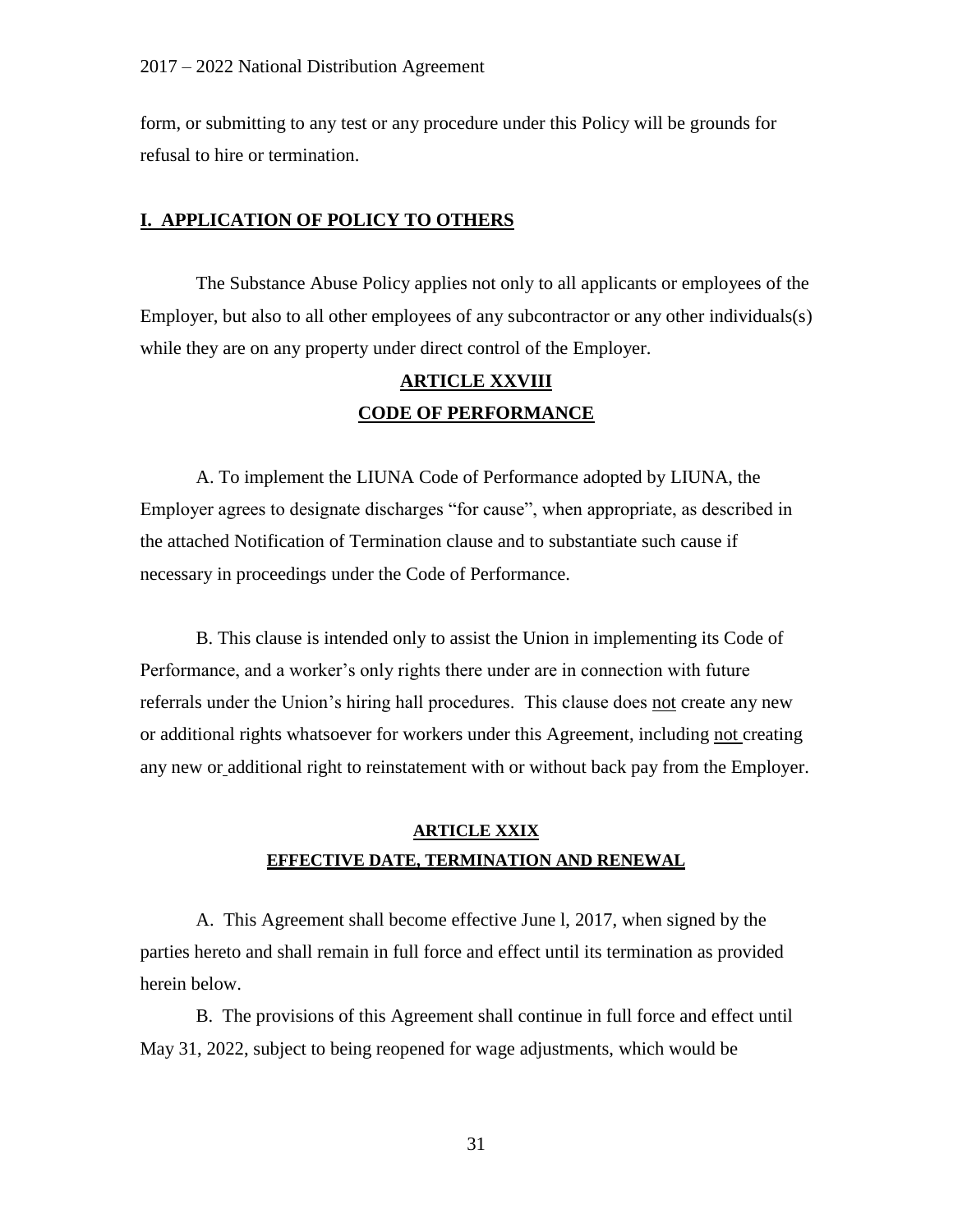effective on and after June 1, 2020, and thereafter from year to year until terminated at the option of either party by written notice, no less than sixty (60) days, and no more than ninety (90) days prior to the anniversary date of this Agreement.

C. It is further understood that no liability shall arise on the part of the International Union herein by reason of any unauthorized act by an employee of said Employer, or any Local Union or official thereof, affiliated with the International Union, unless and until such unauthorized act is brought to the attention of the International Union and a reasonable opportunity given to the Union to correct such act or ratify same.

D. It is understood that the DCA is acting merely as the collective bargaining agent in the negotiation of this Agreement and that it is the agent only for those of its members, and none other, who accept and sign this Agreement; and, in no event shall it be bound as principal or be held liable in any manner for any breach of this contract by any of the contractors signing the same.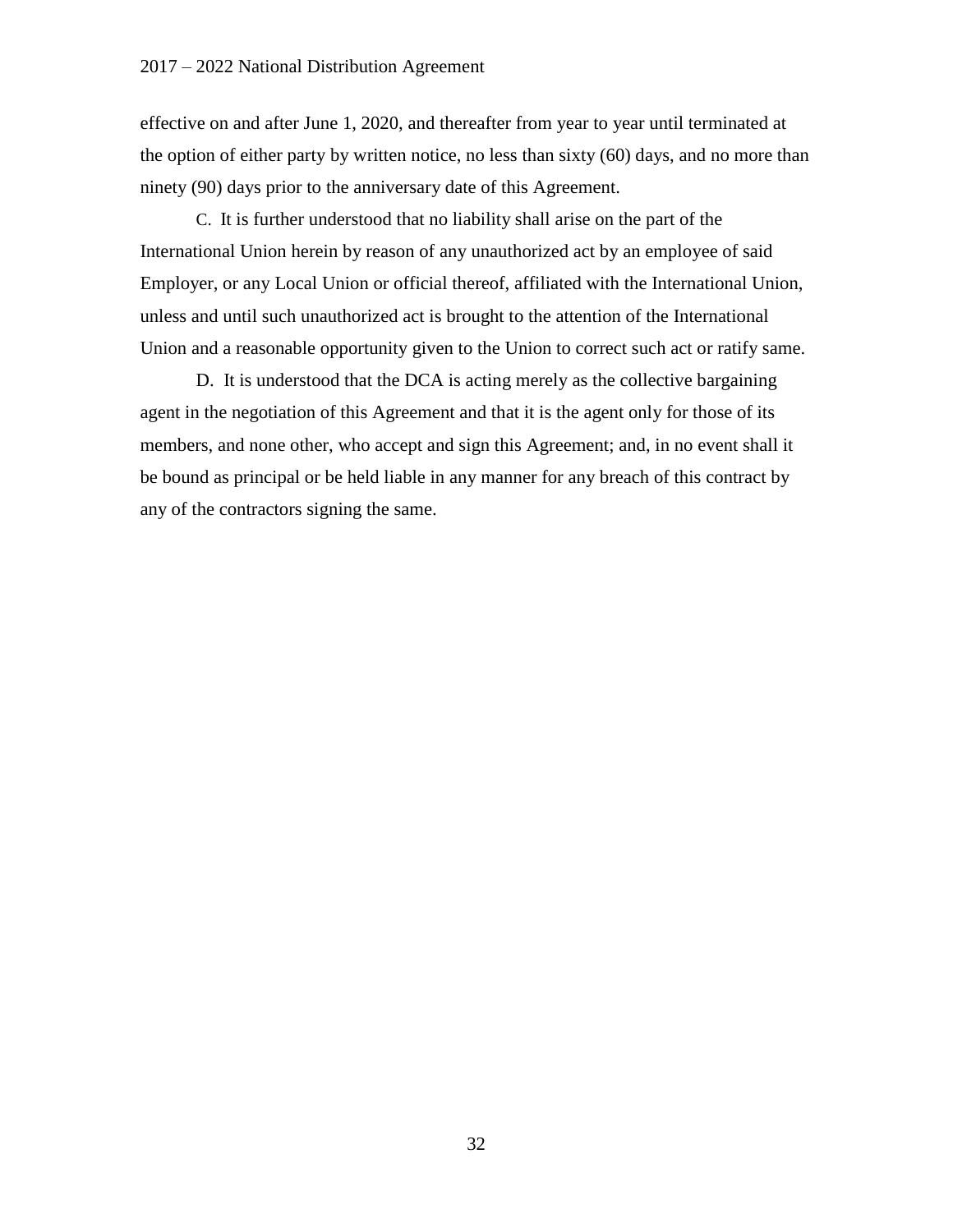2017 - 2022 National Distribution Agreement

IN WITNESS WHEREOF, the parties hereto have executed this Agreement this day of May, 2017.

LABORERS' INTERNATIONAL UNION OF NORTH AMERICA

TERENCE M. O'SULLIVAN General President

turu

â

**ARMANDE. SABITONI** General Secretary-Treasurer

DISTRIBUTION CONTRACTORS **ASSOCIATION** 

**DAVID A. NELSON** Chair, DCA Labor Committee

ROBERT G. DARDEN **Executive Vice President**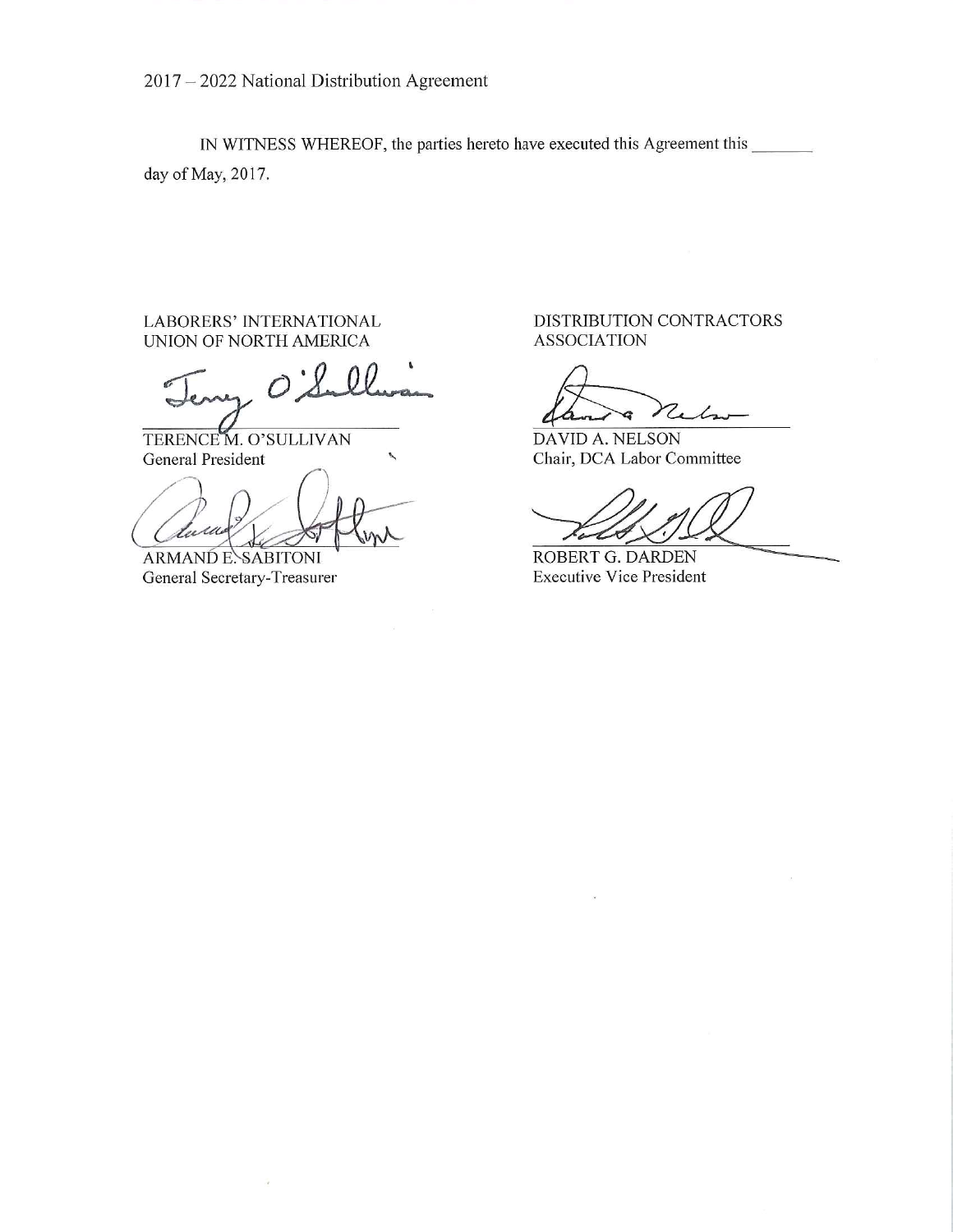## **ADDENDUM A**

### **NATIONAL DISTRIBUTION AGREEMENT**

## **JOB NOTIFICATION FORM**

Please mail and/or fax a completed copy of this form to LIUNA prior to the commencement of any project that is to be performed under the National Distribution Agreement.

| TO: | Laborers' International Union of North America (LIUNA) |
|-----|--------------------------------------------------------|
|     | <b>Construction Department</b>                         |
|     | 905 16th Street, N.W., Washington, DC 20006            |
|     | Telephone: (202) 737-8320 Fax: (202) 737-2754          |

Date:\_\_\_\_\_\_\_\_\_\_\_\_\_\_\_\_\_\_\_\_\_\_\_\_\_\_\_\_\_

Client/Owner's Name and Address:

| Project Location:                 |      |                        |          |  |
|-----------------------------------|------|------------------------|----------|--|
|                                   |      |                        |          |  |
|                                   |      |                        |          |  |
|                                   |      |                        |          |  |
|                                   |      |                        |          |  |
|                                   |      |                        |          |  |
|                                   |      |                        |          |  |
|                                   |      |                        |          |  |
|                                   |      |                        |          |  |
|                                   |      |                        |          |  |
|                                   |      |                        |          |  |
|                                   |      |                        |          |  |
|                                   |      |                        |          |  |
| <b>Contractor Name</b><br>Address | City | <b>State</b>           | Zip Code |  |
| Telephone Number:<br><u> </u>     |      |                        |          |  |
| Authorized Signature              |      | Printed Name and Title |          |  |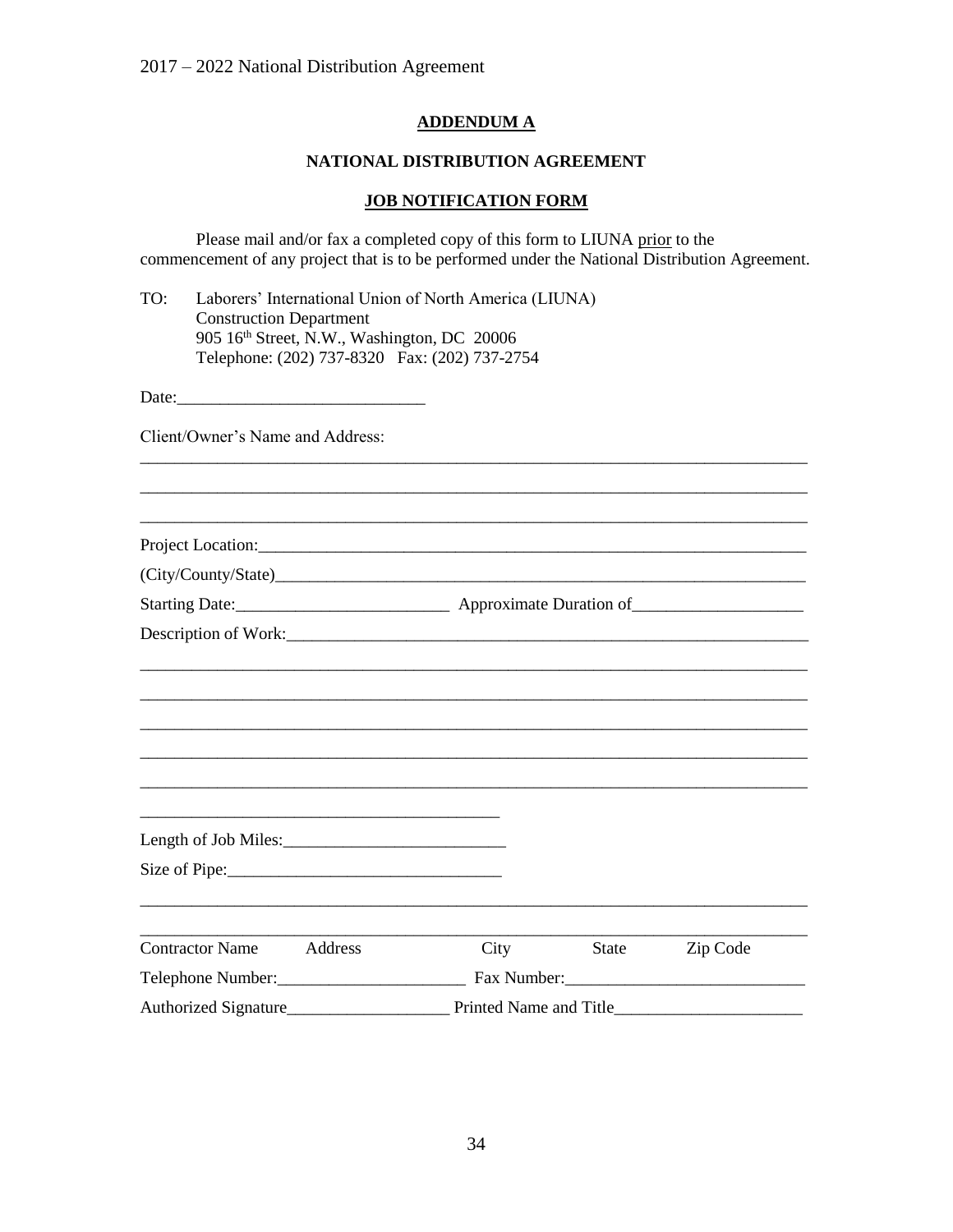## **ADDENDUM C**

## **NATIONAL DISTRIBUTION AGREEMENT**

### **Acceptance of Agreement**

The undersigned has read and hereby agrees with the Union to accept and be bound by all of the terms and conditions of the National Distribution Agreement for the United States of America, between the Distribution Contractors Association, Signatory Contractors and the Laborers' International Union of North America, and also agrees to be bound by all renewals, changes or extensions hereto made by the original parties, unless notice of termination is given in writing by either the Union or the Employer to the other party no less than sixty (60) days nor more than ninety (90) days prior to any termination date.

|                          | FOR THE EMPLOYER: Please type or print the following information |
|--------------------------|------------------------------------------------------------------|
|                          |                                                                  |
|                          |                                                                  |
|                          |                                                                  |
|                          |                                                                  |
|                          |                                                                  |
|                          |                                                                  |
|                          |                                                                  |
| FOR THE UNION:           |                                                                  |
|                          |                                                                  |
| TERENCE M. O'SULLIVAN    |                                                                  |
| <b>General President</b> |                                                                  |

DATE:

Please forward this document to the following address: Laborers' International Union of North America Construction Department  $905 - 16$ <sup>th</sup> Street, N.W. Washington, DC 20006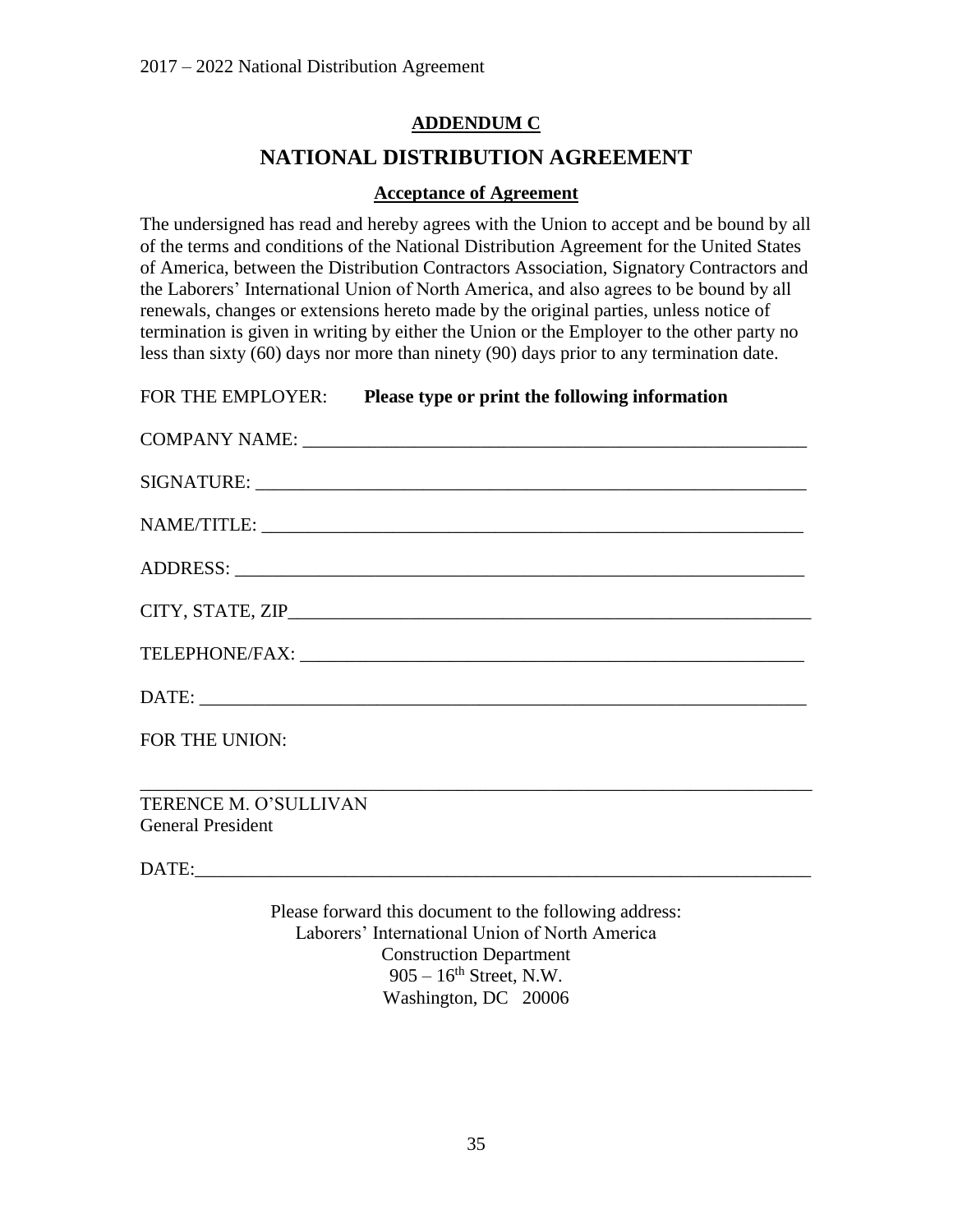### **ADDENDUM D**

# **NATIONAL DISTRIBUTION AGREEMENT – PRE-JOB REPORTING FORM – PART ONE**

MEETING DATE: LOCAL UNION #: STATE:\_\_\_\_\_\_ JURISDICTION (MUNICIPALITY/COUNTY):\_\_\_\_\_\_\_\_\_\_\_\_\_\_\_\_\_\_\_\_\_\_\_\_\_\_\_\_\_\_\_\_

In consideration of the mutual covenants, duties, payments and obligations stipulated by the National Distribution Agreement, the LABORERS' INTERNATIONAL UNION (LIUNA), the DISTRIBUTION CONTRACTORS ASSOCIATION (DCA), and \_\_\_\_\_\_\_\_\_\_\_\_\_\_\_\_\_\_\_\_\_\_\_\_\_\_\_\_\_\_\_\_

\_\_\_\_\_\_\_\_\_\_\_\_\_\_\_\_\_\_\_\_\_\_\_\_\_\_ (CONTRACTOR) agree that the conditions below, shall apply to the performance of this contract. The provisions of the National Distribution Agreement shall be binding upon, successors, transferees, and assignees of the parties executing this Agreement.

| CUSTOMER:                                                                        |  |                                                                                                      |  |
|----------------------------------------------------------------------------------|--|------------------------------------------------------------------------------------------------------|--|
|                                                                                  |  |                                                                                                      |  |
|                                                                                  |  |                                                                                                      |  |
|                                                                                  |  |                                                                                                      |  |
|                                                                                  |  |                                                                                                      |  |
|                                                                                  |  |                                                                                                      |  |
| ADDRESS_________________________________CONTACT PERSON__________________________ |  |                                                                                                      |  |
|                                                                                  |  |                                                                                                      |  |
|                                                                                  |  | PIPE SIZE: _______________________________DISTANCE: _____________________________                    |  |
|                                                                                  |  |                                                                                                      |  |
|                                                                                  |  | PAY PERIOD (check one): WEEKLY BIWEEKLY WORK WEEK: HRS/DAYS                                          |  |
|                                                                                  |  | NUMBER OF LABORERS: ______TOTAL WAGE PACKAGE: _______ (complete wage/fringe on back)                 |  |
|                                                                                  |  | NUMBER OF KEY EMPLOYEES(S) : _____(Specify name(s), Soc. Sec. Number(s) and Local Union affiliation) |  |
|                                                                                  |  |                                                                                                      |  |
|                                                                                  |  | STEWARD:____________________REPORT DATE:__________________TO WHOM:_______________                    |  |
|                                                                                  |  |                                                                                                      |  |
|                                                                                  |  | $\overline{\text{DATE}}$ :                                                                           |  |
| CONTRACTOR REPRESENTATIVE:                                                       |  | DATE:                                                                                                |  |

Forward copies of this report to the following:

1. LIUNA – Construction Department (Headquarters) 2. Distribution Contractors Association 3. Local Union #\_\_\_\_\_\_\_\_\_\_ 905 16<sup>th</sup> Street, N.W. 101 Renner Road, Suite 460<br>Washington, DC 20006 Richardson, TX 75082-200. Richardson, TX 75082-2003

Form Revised May, 2006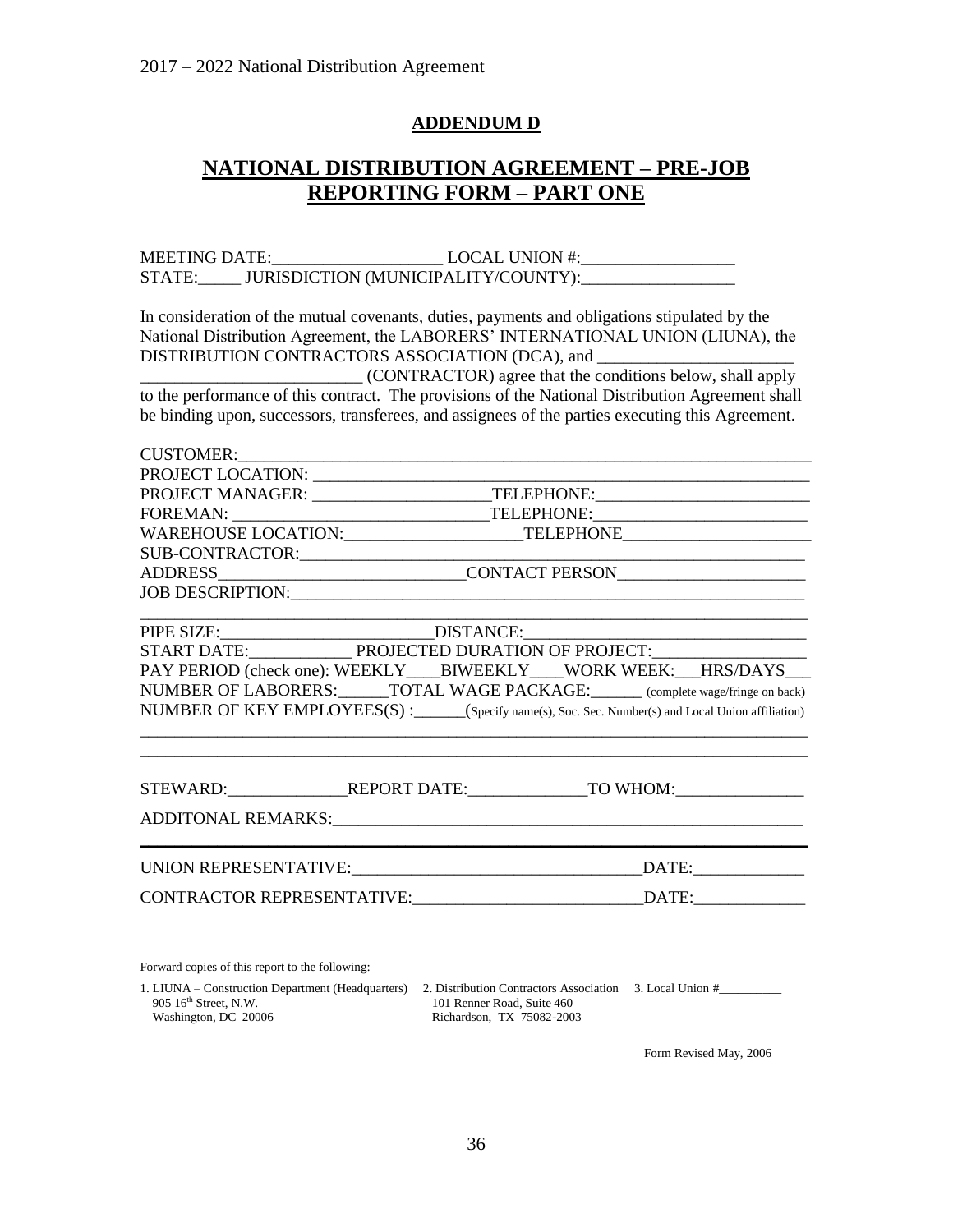## **ADDENDUM D**

# **NATIONAL DISTRIBUTION AGREEMENT PRE-JOB REPORTING FORM – PART TWO WAGE RATE & FRINGE BENEFIT DATA**

| <b>GROSS HOURLY RATE:</b>                                                            |  |  |  |  |  |  |
|--------------------------------------------------------------------------------------|--|--|--|--|--|--|
| LESS:                                                                                |  |  |  |  |  |  |
| <b>HEALTH &amp; WELFARE</b>                                                          |  |  |  |  |  |  |
| PENSION:                                                                             |  |  |  |  |  |  |
| <b>TRAINING:</b>                                                                     |  |  |  |  |  |  |
| LABOR-MANAGEMENT COOPERATON<br>TRUST OF THE DISTRIBUTION<br>CONTRACTAOR ASSOCIATION: |  |  |  |  |  |  |
| LEBPCT:                                                                              |  |  |  |  |  |  |
| LECET:                                                                               |  |  |  |  |  |  |
|                                                                                      |  |  |  |  |  |  |
|                                                                                      |  |  |  |  |  |  |
|                                                                                      |  |  |  |  |  |  |
| <b>GROSS PAYCHECK PAY:</b>                                                           |  |  |  |  |  |  |
| LESS:                                                                                |  |  |  |  |  |  |
| <b>VACATION:</b>                                                                     |  |  |  |  |  |  |
| DUES:                                                                                |  |  |  |  |  |  |
|                                                                                      |  |  |  |  |  |  |
|                                                                                      |  |  |  |  |  |  |
| NET PAYCHECK PAY:                                                                    |  |  |  |  |  |  |
| ADDITIONAL WAGE/FRIONGE RELATED INFORMATION: ________________                        |  |  |  |  |  |  |
|                                                                                      |  |  |  |  |  |  |
|                                                                                      |  |  |  |  |  |  |

\_\_\_\_\_\_\_\_\_\_\_\_\_\_\_\_\_\_\_\_\_\_\_\_\_\_\_\_\_\_\_\_\_\_\_\_\_\_\_\_\_\_\_\_\_\_\_\_\_\_\_\_\_\_\_\_\_\_\_\_\_\_\_\_\_\_\_\_\_\_\_\_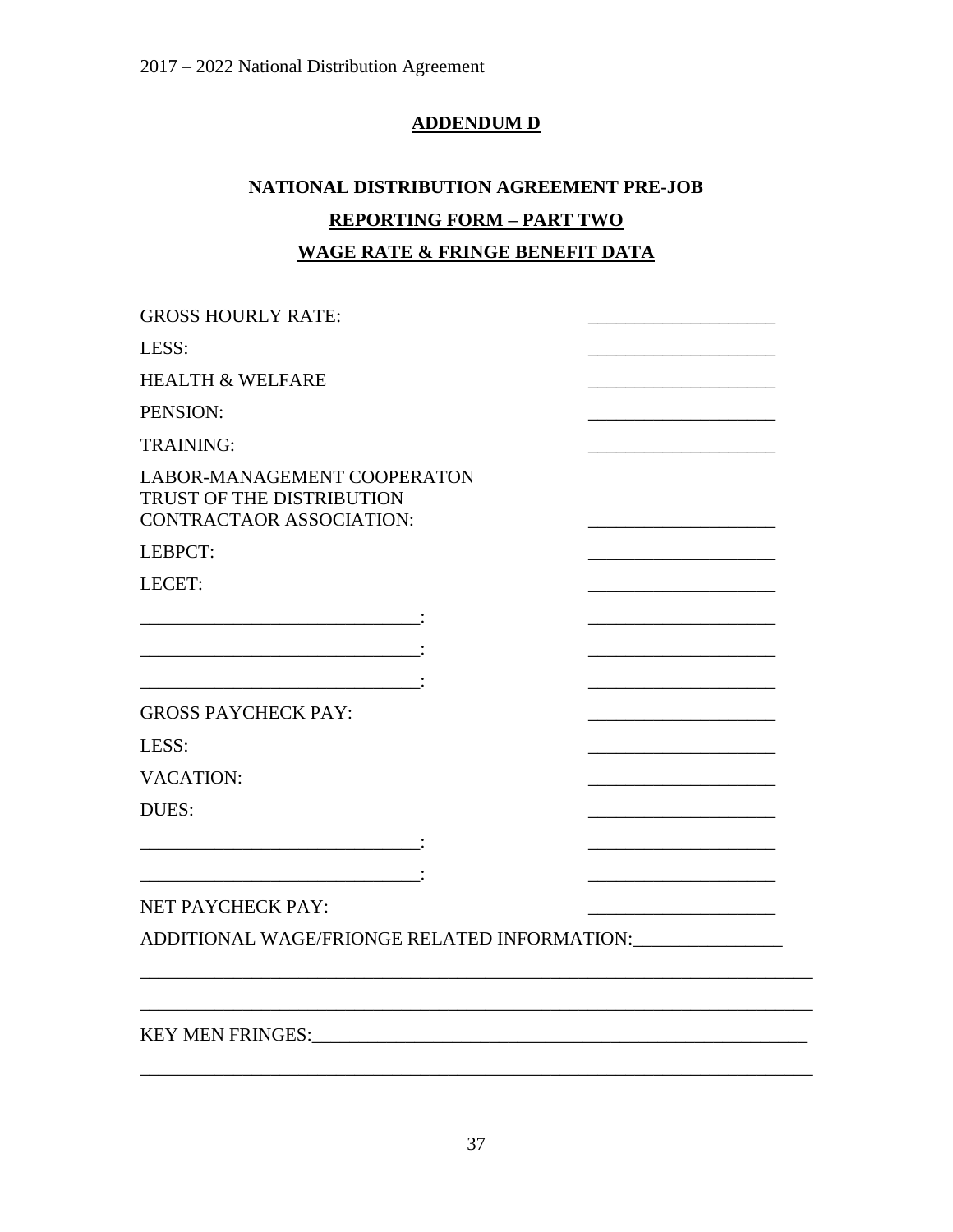## **ADDENDUM E**

### **National Participation Agreement and the Laborers-Employers Benefit Plan Collection Trust**

## *Background*

1. The Employer has entered into a Collective Bargaining Agreement with the Union which requires the Employer to make periodic contributions to various benefit funds with regard to employees covered by that agreement. These funds are subject to Section 302 (c) of the Labor Management Relations (Taft-Hartley) Act which requires contributing employers to adopt the funds' trust agreements as a condition of contributing. The Employer wishes to satisfy the obligation with regard to all funds by execution of a single document.

2. The Employer also wishes to satisfy its periodic contribution obligations to all of the benefit funds by submitting its required payments and reports to the Laborers-Employers Benefit Plan Collection Trust ("Collection Trust") which, as a clearinghouse, will distribute the payments received from the Employer to the appropriate funds in accordance with the terms of the Collective Bargaining Agreement.

### *Agreement*

To accomplish the purposes described above and in consideration of the mutual promises reflected in the Collective Bargaining Agreement of which this Agreement is a part, the Employer and the Union hereby agree as follows.

1. The Employer hereby adopts and accepts the Agreement and Declaration of Trust of each of the benefit funds named in the Collective Bargaining Agreement to the same effect as if the Employer signed each such document. The Employer hereby acknowledges that it has received each Agreement and declaration of the trust or that each such document has been made available to the Employer.

2. All benefit fund contributions required by the Collective Bargaining Agreement shall be submitted to the Collection Trust. The contributions shall be made at the rates set forth in the Collective Bargaining Agreement. The contributions shall be submitted to the Collection Trust at such times and in such manner as required by the Collection Trust, but no less frequently than monthly. The Employer shall also submit to the Collection Trust such written reports verifying contributions as the Collection Trust may require. The Employer shall remit to the Collection Trust six cents (\$.06) per work hour for processing the aforementioned fringe benefits and other contributions. The remittance amount shall be indicated in the designated place on the benefit reporting form.

3. The Employer's contributions shall be deemed paid upon receipt by the Collection Trust. The Collection Trust shall distribute the payments that it receives to the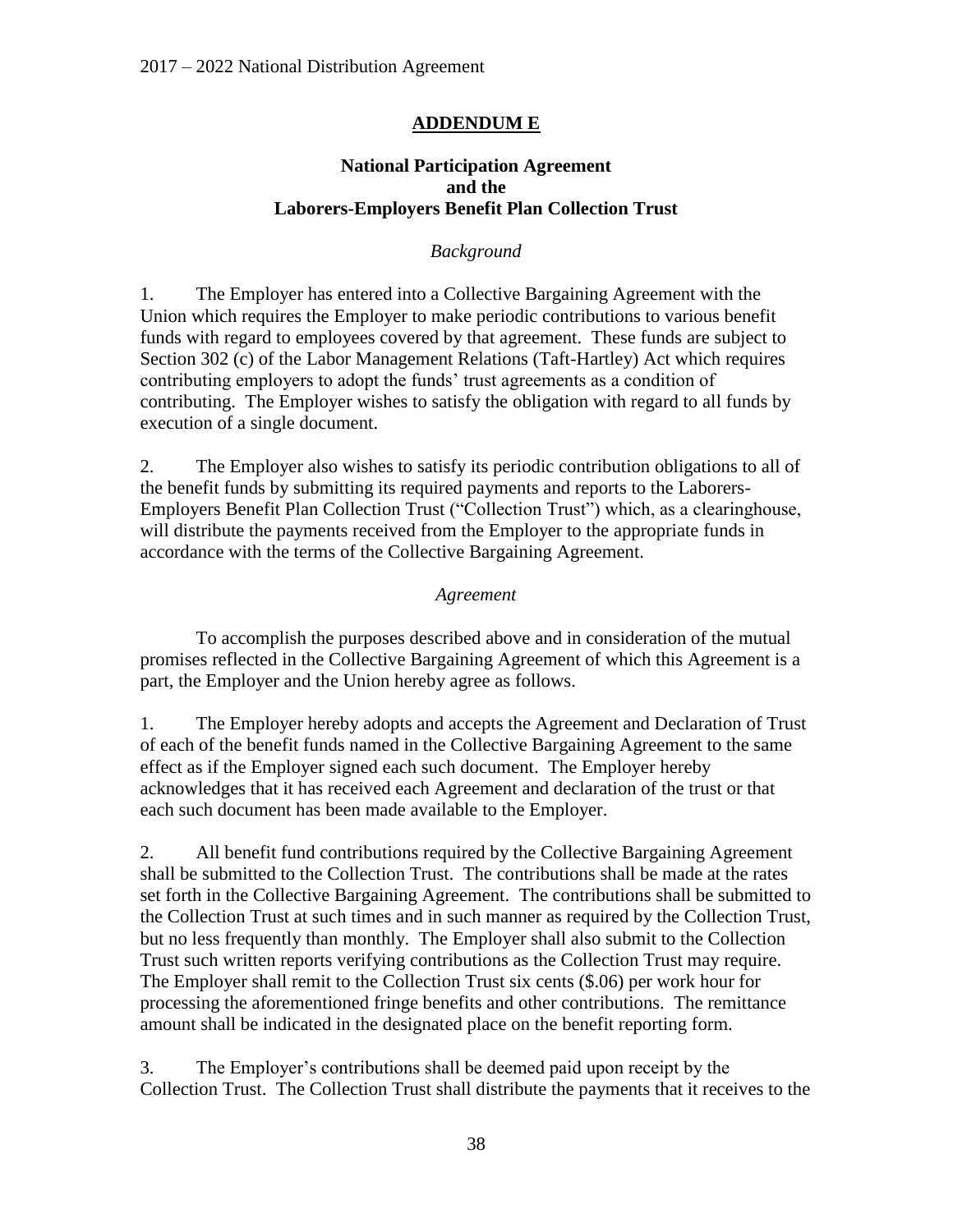appropriate funds, in accordance with the Collective Bargaining Agreement, as soon as practicable after receipt.

4. In the event that the Employer fails to submit contributions or reports when due, the Employer shall be subject to all rules, procedures, and remedies relating to delinquent contributions that each benefit fund has adopted, which may include the imposition of interest, liquidated damages, and attorney's fees, and the commencement of a lawsuit.

5. Each benefit fund shall be entitled, from time-to-time, to audit the payroll and related records of the Employer to verify the accuracy of the contributions made by the Employer. Such an audit shall be at the benefit fund's expense, unless the Employer is delinquent and the benefit fund's rules provide otherwise.

6. The terms of this Participation Agreement shall remain in effect for the term of the current Collective Bargaining Agreement, and thereafter for the term of each successor or replacement Collective Bargaining Agreement between the Union and the Employer unless and until this Participation Agreement is expressly terminated by a written Agreement between the Union and the Employer and such Termination Agreement is delivered to the Collection Trust.